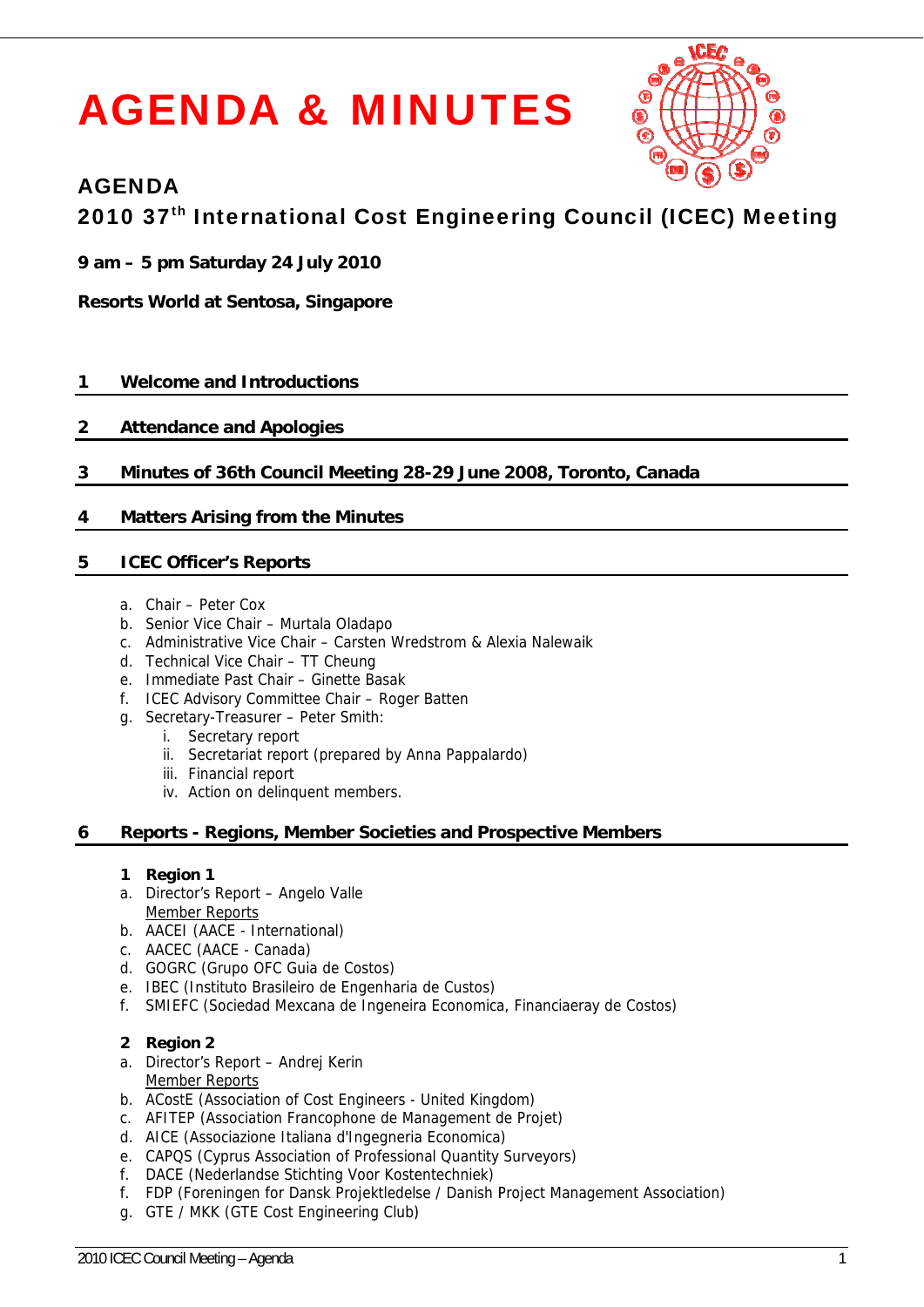- h. ICES (International Cost Engineering Society) United Kingdom (Prospective member)
- i. Novaction Switzerland (Prospective member)
- j. NFP (Norsk Forening for Prosjektledelse)
- k. PMA (Projekt Management Austria)
- l. PMG (Project Management Greece)
- m. PRY (Project Management Association of Finland / Projektiyhdistys)
- n. QSi (Quantity Surveyors International) (Prospective member)
- o. RACE (Romanian Association of Cost Engineering)
- p. SPMS (Svenskt ProjektForum / Swedish Project Management Society)
- q. SPPR (Spolocnost pre projektove riadenie / Project Management Association of Slovakia)
- r. SPR (Spolocnost pro projektové rízení / Czech Association of Project Management)
- s. VSF (Verkefnastjornunarfelag Islands / Project Management Association of Iceland)
- t. ZPM (Slovenian Project Management Association
- **3. Region 3**
- a. Director's Report Kwado H Osei-Asante Member Reports
- b. ASAQS (Association of South African Quantity Surveyors) (QS);
- c. GhIS (Ghana Institution of Surveyors Quantity Surveying Division) (QS);
- d. INQS (Institute of Namibian Quantity Surveyors) (ICEC Associate Member) (QS);
- e. IQSK (Institute of Quantity Surveyors of Kenya) (QS);
- f. MAQS (The Mauritius Association of Quantity Surveyors) (ICEC Associate Member) (QS);
- g. NIACE (The Nigerian Institute of Appraisers and Cost Engineers)
- h. NIQS (Nigerian Institute of Quantity Surveyors) (QS);
- i. PMSA (Project Management South Africa) (PM);
- j. SAPCI (Southern African Project Controls Institute) (CE).

### **4. Region 4**

- a. Director's Report Teoh Wooi Sin Member Reports
- b. AIQS (Australian Institute of Quantity Surveyors) (QS);
- c. ACES (Australian Cost Engineering Society) (CE);
- d. BSIJ (Building Surveyor's Institute of Japan / Nihon Kenchiku Sekesan Kyokai) (QS);
- e. CECA (China Engineering Cost Association) (CE);
- f. FIQS (Fiji Institute of Quantity Surveyors) (QS) (ICEC Associate Member);
- g. HKIS (Hong Kong Institute of Quantity Surveyors) (QS);
- h. IIA (Indian Institute of Surveyors) (QS) (Prospective member);
- i. IPMSL (Institute of Project Managers of Sri Lanka) (PM);
- j. IQSSL (Institute of Quantity Surveyors of Sri Lanka) (QS);
- k. ISM (Institution of Surveyors, Malaysia / Pertubuhan Juruukur Malaysia);
- l. JSCPE (Japan Society of Cost and Project Engineers / Kosuo Kougaku Ken'Kyusho) (CE);
- m. NZIQS (New Zealand Institute of Quantity Surveyors) (QS);
- n. PMAI (Project Management Associates India) (PM);
- o. SISV (Singapore Institute of Surveyors and Valuers, Quantity Surveying Division) (QS)

### **7 Co-operation with other bodies**

- a. AAQS Kwado H Osei-Asante / Egon Wortmann
- b. FIG Commission 10 Andrew Morley
- c. IPMA No Report
- d. PAQS Teoh Wooi Sin
- e. RICS Bruce Watson

### **8 International Congresses**

- a. XXI 2012 Region 4 South Africa Presentation by ASAQS
- b. XXII 2014 Region 2 Milan, Italy Presentation by AICE
- c. XXIII 2016 Region 1 Discussion of potential venues.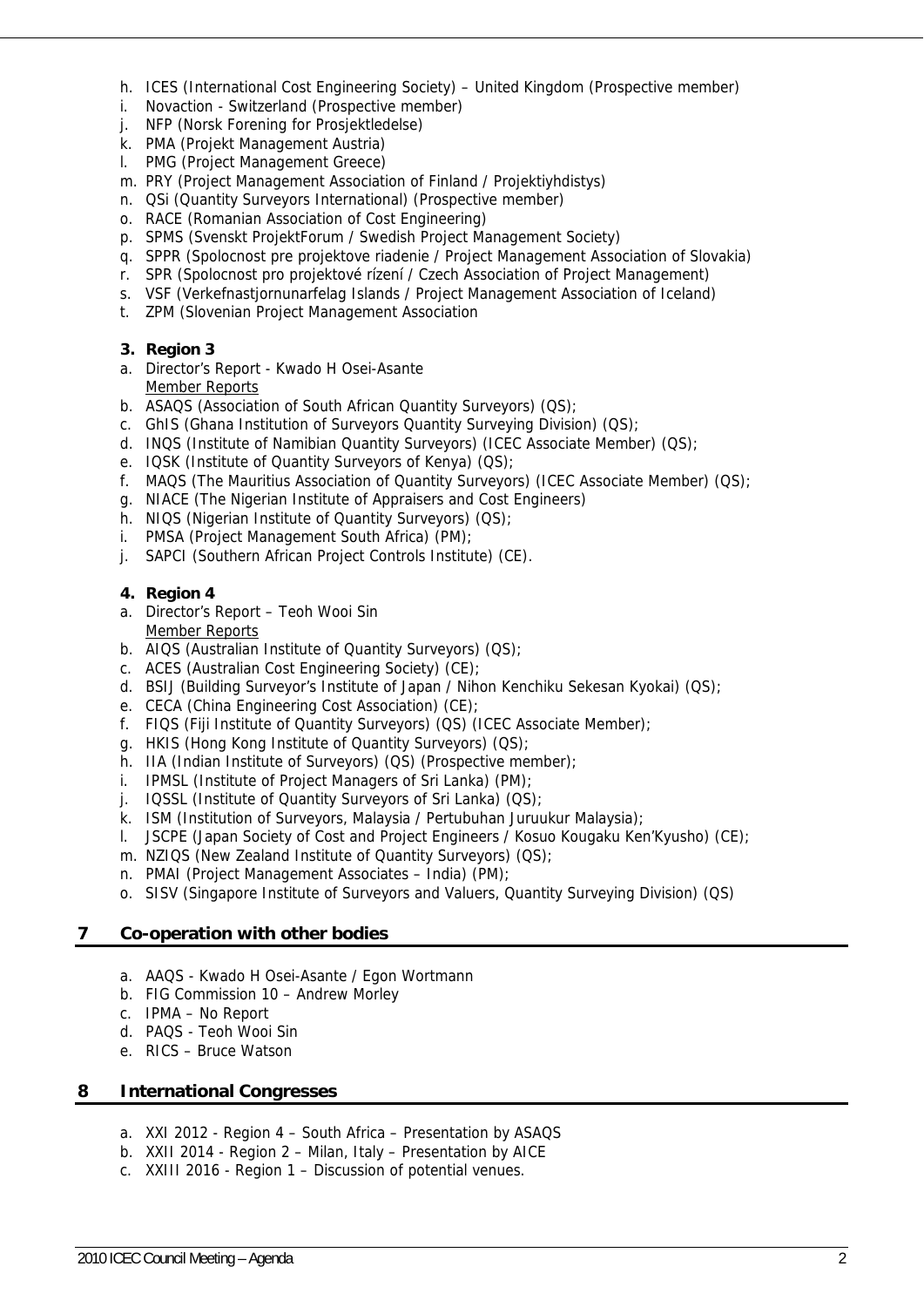### **9 ICEC Region Meetings, 2008 – 2010**

- a. Region 1 Seattle, USA (30 June 2009), (2008 meeting incorporated in 2008 ICEC Council Meeting)
- b. Region 2 Rome, Italy (8 November 2008) & Paris, France (10 October 2009)
- c. Region 3 Accra, Ghana (18 August 2008) & Dar Es Salaam (26 June 2009)
- d. Region 4 Kuala Lumpur, Malaysia (16 August 2009) \*
- Region 4 2008 meeting not held due to the proximity of the 2008 PAQS Congress in Edmonton to the 2008 ICEC Council Meeting in Toronto.

### **10 Future Region Meetings**

- e. Region 1 Atlanta, Georgia (June 2010) & Disneyland Resort, California (June 2011)
- a. Region 2 Copenhagen, Denmark (November 2010), (2011 meeting to be confirmed)
- b. Region 3 Capetown, South Africa (30 October 2010), (2011 meeting to be confirmed)
- a. Region 4 Colombo, Sri Lanka (August 2011) (2010 meeting incorporated in 2010 ICEC Council Meeting)

### **11 Communications**

Peter Smith

- a. ICEC Website
- b. International Cost Management Journal (ICMJ)
- c. International Roundup Newsletter
- d. Promotional Materials
- e. ICEC Information Kit
- g. Improving ICEC Communications

### **12 International Project Costs – Development of ICEC Knowledge Portal**

Peter Smith

### **13 Humphreys Award for Young and Student Members**

Report on inaugural 2008 Awards & 2010 Awards – Peter Smith

### **14 Sustainability of ICEC – Young Member Strategies**

TT Cheung

### **15 ICEC Projects – Proposals & Suggestions**

Carsten Wredstrom

### **16 ACostE NVQ & Equal Learning Programs**

Roger Batten

### **17 Review of the ICEC Strategic Plan**

Carsten Wredstrom & Peter Cox

### **18 United Nations / UN Habitat**

Murtala Oladapo & Peter Cox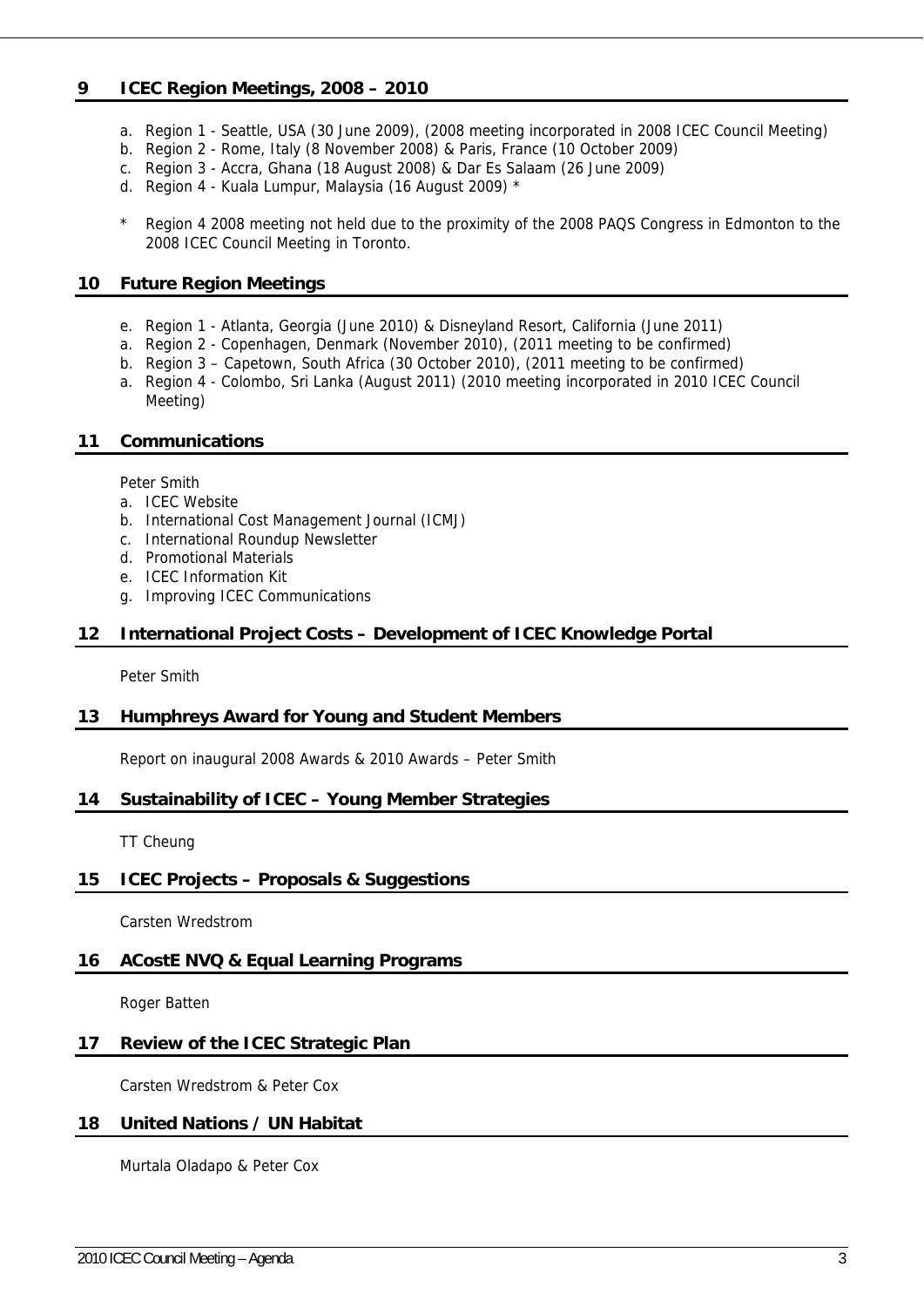### **19 Obligations and advantages of ICEC Member Societies**

Peter Smith

- a. Sharing of publications All ICEC members should be mailing their publications to all other members and the ICEC Secretary-Treasurer (c/ of the ICEC Secretariat)
- b. Reprinting of articles ICEC members are free to reprint articles from the publications of any other with appropriate credit to the source
- c. Reciprocal membership courtesy Visiting members of other ICEC societies should be extended the courtesies accorded to your own members
- d. Regional participation by member society branches Branches of ICEC member societies are welcome to participate in any ICEC activities within their region;
- e. ICEC Canon of Ethics The ICEC Canons and inform your members of their ethical obligations.

### **20 Use of ICEC logo and ICEC initials**

Peter Smith

### **21 ICEC Accreditation of Certification and CPD Programs**

Peter Smith

### **22 International Standards**

Peter Cox

### **23 Education & Competency Standards**

Peter Smith

### **24 Election of Officers for 2010-2012**

Ginette Basak & Peter Cox

### **25 Presentation of Budget and Subscription Fees for 2010-2012**

Peter Smith

### **26 ICEC 2010 Awards**

(At the discretion of the Chair, this portion of the meeting may be closed to non-delegates.)

- a. Chair's Award
- b. Region Awards, and
- c. Distinguished International Fellow Awards.

Nominations to be presented for vote of official delegates.

### **27 Any Other Business**

### **28 Next Full Council Meeting**

Durban, South Africa (June 2012)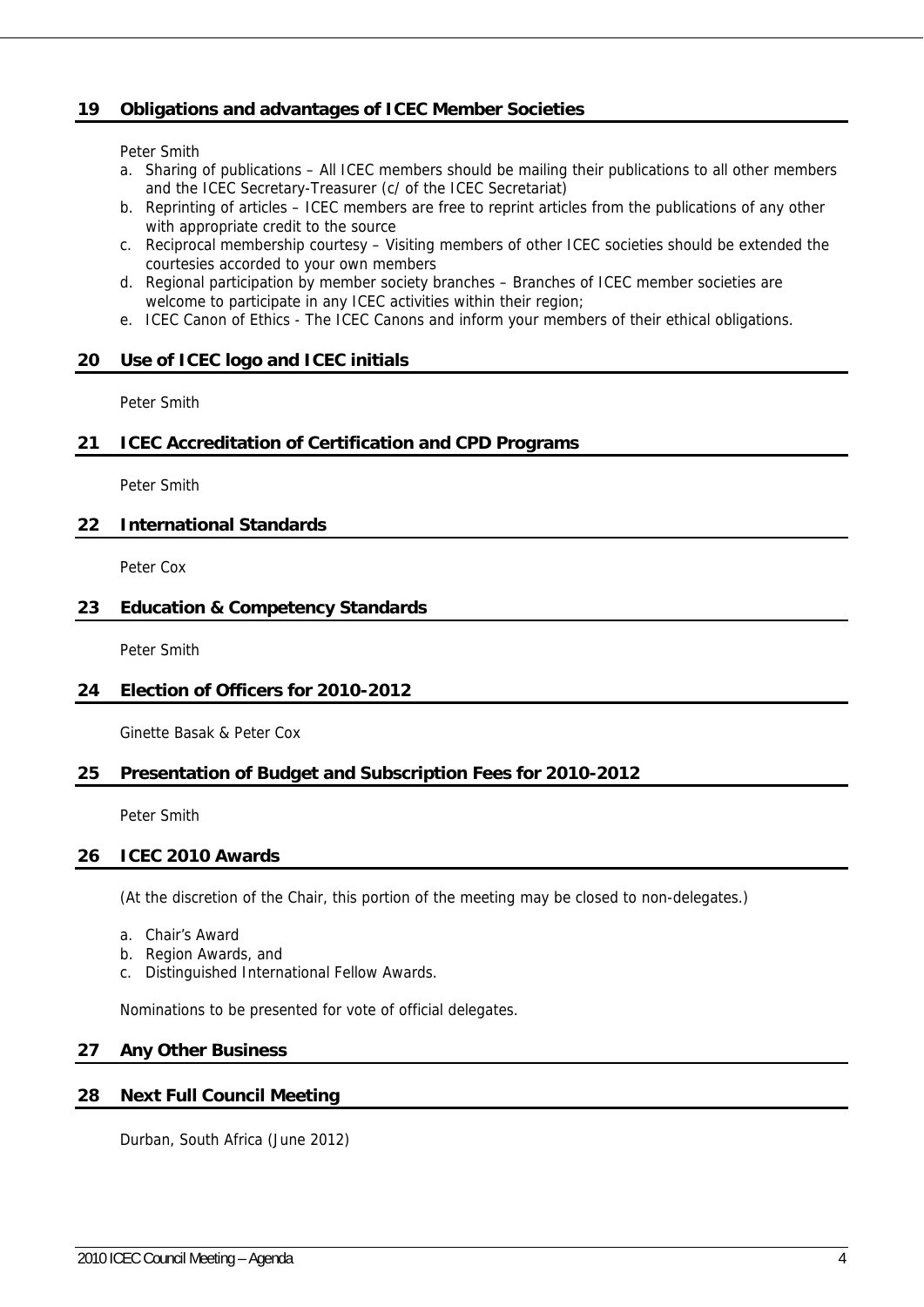### **29 Closing Remarks by New ICEC Chair**

### **30 Adjournment**

### **NOTE:**

- a) Because of the limited time for discussion and to enable full consideration of proposals by the Executives of ICEC organizations, agenda items must be submitted to the ICEC Secretary-Treasurer no later than 30 days prior to the Council meeting with supporting documentation and justification. Any proposal presented from the floor will be deferred for action at a future meeting of the Council
- b) Please bring sufficient copies of any reports not submitted in time for inclusion in the Council meeting papers.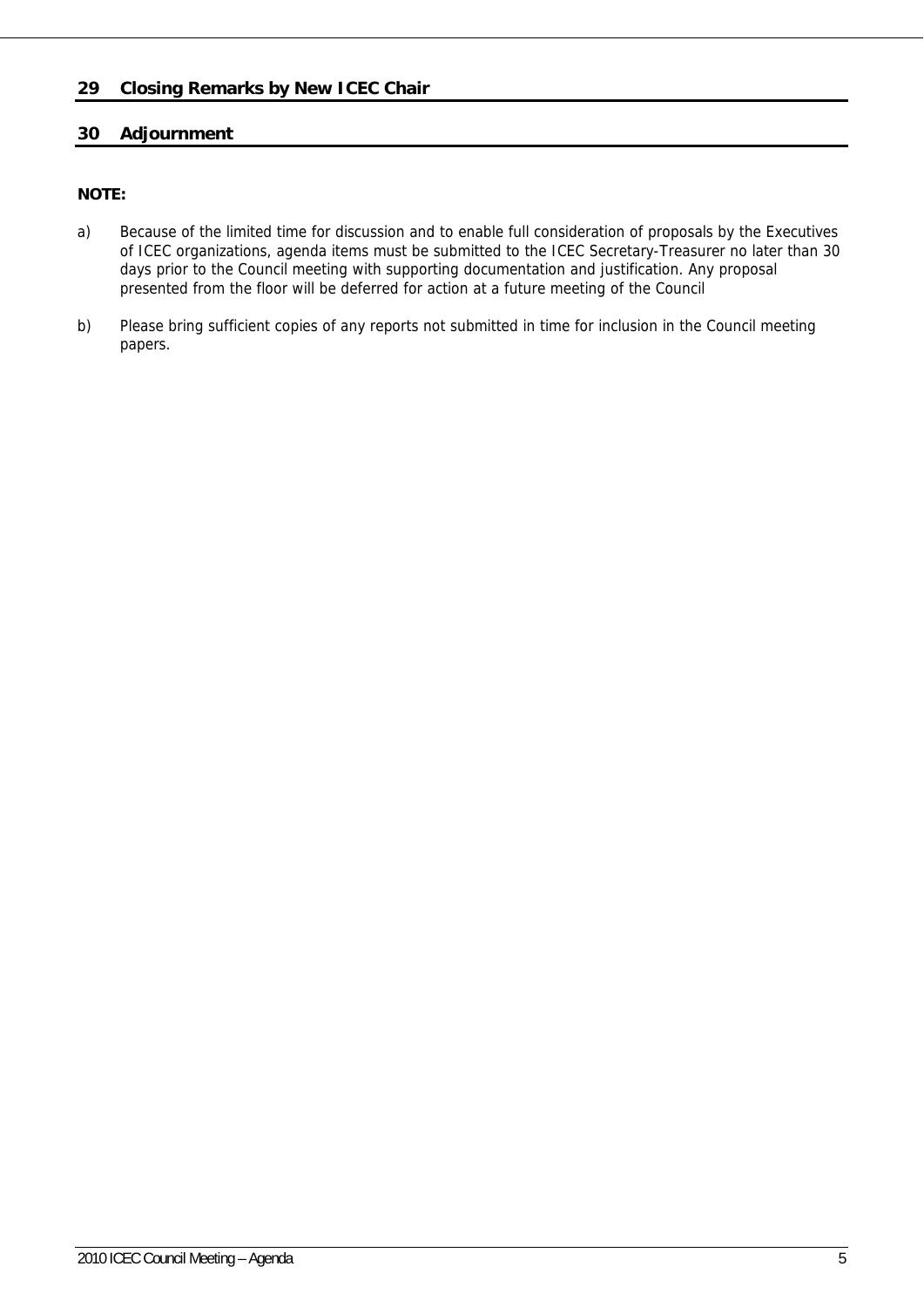# Minutes of the 37th Session of the Council Saturday 24 July 2010 Resorts World Sentosa, Singapore

The 37th Session of Council was convened at 11.15 AM on 24 July at the Resorts World Sentosa, Singapore by ICEC Chair Peter Cox. The Meeting Agenda Book containing supporting details for various agenda items was distributed at the meeting and will be posted on the ICEC website in conjunction with these minutes. The Meeting Agenda Book is, by reference, made a part of these minutes.

### 1.0 Welcome & Introductions

ICEC Chair Peter Cox welcomed the delegates and asked the delegates to introduce themselves and to indicate the association or institute that they represent.

### 2.0 Attendance & Apologies

### **2.a Attendance**

A total of 47 ICEC office holders and member association delegates/representatives attended the meeting. 20 member associations were represented at the meeting.

ICEC Executive Peter Cox **- ICEC Chair & AIQS Past President AIQS** Ginette Basak - Immediate Past ICEC Chair (AACE-Canada) Murtala Oladapo - ICEC Senior Vice Chair & NIQS Delegate Carsten Wredstrom - ICEC Administrative Vice Chair & DPM Delegate Alexia Nalewaik - ICEC Administrative Vice Chair & AACE-I Delegate TT Cheung - ICEC Technical Vice-Chair, HKIS Past President, PAQS Past Chair Peter Smith - ICEC Secretary General (AIQS) K.H. Osei-Asante - ICEC Region 3 Director & GhIS Delegate Egon Wortmann - ICEC Region 3 Assistant Secretary & ASAQS Executive Director Teoh Wooi Sin - ICEC Region 4 Director & PAQS Chairman Kwan Hock Hai **- ICEC Region 4 Assistant Secretary (ISM)** Roger Batten - ICEC Advisory Committee Chair (ACostE) & AICE Delegate Region 1 Nil Region 2 Bruce Watson - Delegate ACostE Region 3 Michael K. Frimpong - Alternate Delegate GhIS & AAQS Vice-President (Western Region) Otis Anyaeji **- NIACE Chairman & Delegate** Charles Mbelede - NIACE Vice President Gert Meyer - ASAQS President & Delegate Moses A. Nyakiongora - IQSK Delegate Region 4 Adesh Jain - PMA-India Hon. President & Delegate, IPMA Council Chairman Madam Ma Guizhi - CECA Vice President & Secretary General, CECA Delegate James Y. Sue **- CECA Deputy Director** Goh Ngan Hong - SISV President (QS Division) & Delegate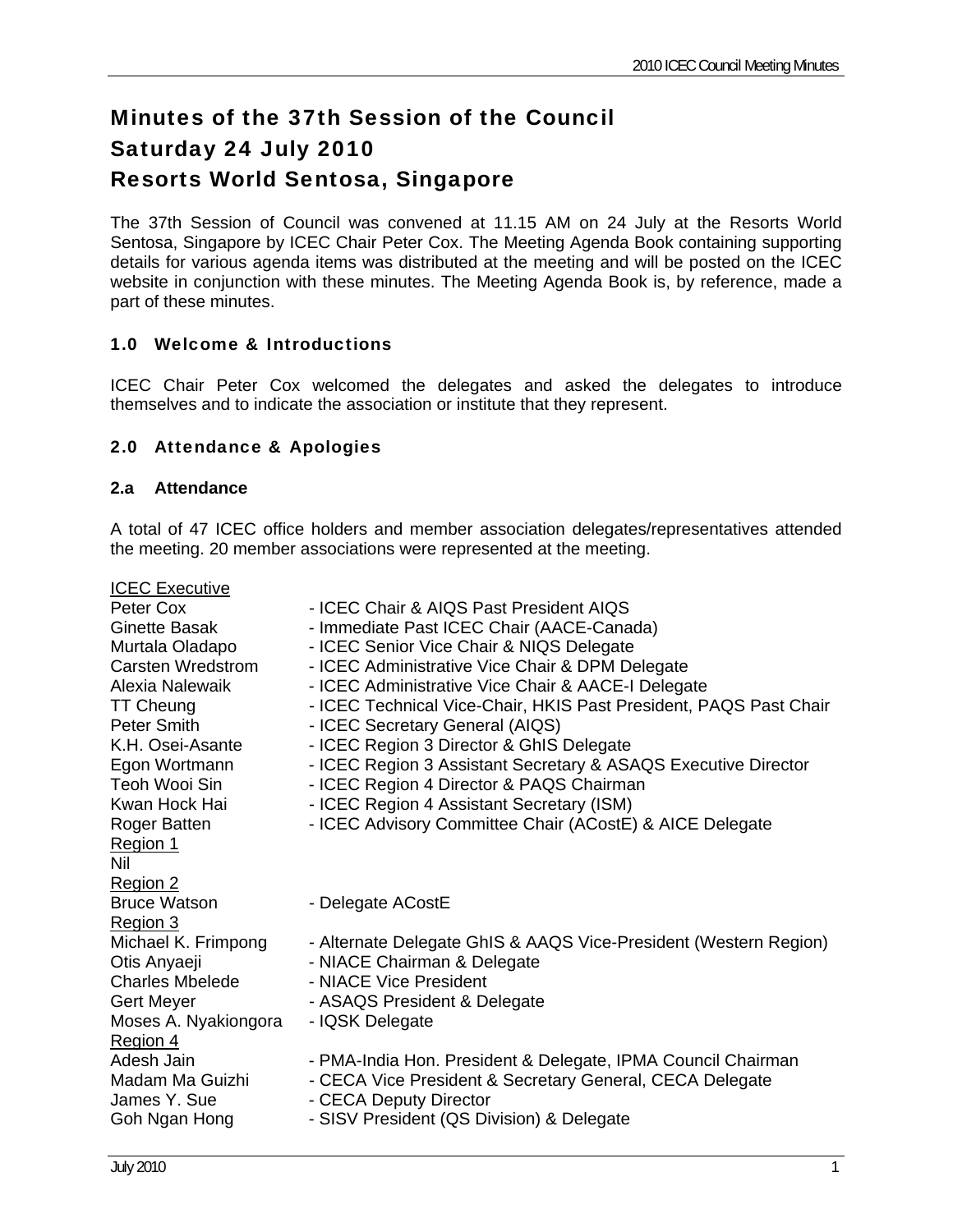| Daniel Wong           | - SISV Representative                                |
|-----------------------|------------------------------------------------------|
| Khoo Sze Boon         | - SISV Representative                                |
|                       | - SISV Representative                                |
| Seah Kwee Yong        |                                                      |
| <b>Trevor Sanders</b> | - AIQS President & Delegate                          |
| Takayoshi Sato        | - BSIJ Vice President & Delegate, Past PAQS Chairman |
| Kenji Komoto          | - BSIJ Committee Chair & Representative              |
| Kenta Fukagawa        | - BSIJ Representative                                |
| Yoshimi Saitu         | - JSCPE President & Delegate                         |
| Antony Man            | - HKIS Delegate                                      |
| Daniel Ho             | - HKIS Representative                                |
| Jailani Jasmani       | - ISM Delegate                                       |
| <b>Bruce Glennie</b>  | - NZIQS Delegate                                     |
| Gordon Cairney        | - NZIQS Representative & PAQS Vice Chairman          |
| John Granville        | - NZIQS Executive Director & Representative          |
| Chitra Weddikkara     | - IQSSL Honorary President & Delegate                |
| Lalantha Amarasekera  | - IQSSL Honorary Secretary & Representative          |
| Hemantha Aponso       | - IQSSL Representative                               |
| N. Wickramasinghe     | - IQSSL Representative                               |
| Upul Shantha          | - IQSSL Representative                               |
| A.N. Jayadeva         | - IQSSL Representative                               |
| A.M.A. Malalasekara   | - IQSSL Representative                               |
| Lalith Ratnayake      | - IQSSL Representative                               |
| Anoma Gunasekera      | - IQSSL Representative                               |
| Champa Liyanage       | - IQSSL Representative                               |
| Kanchana Perera       | - IQSSL Representative                               |

### **2.b Apologies**

Formal apologies were received from 9 ICEC office holders and delegates/representatives.

| Region 1             |                                                         |
|----------------------|---------------------------------------------------------|
| José ÂngeloValle     | - ICEC Region 1 Director & Vice President/Delegate IBEC |
| <b>Chris Kinney</b>  | - ICEC Region 1 Assistant Secretary (AACE-I)            |
| Region 2             |                                                         |
| Andrej Kerin         | - ICEC Region 2 Director & Delegate, ZPM                |
| Alec Ray             | - ICEC Region 2 Assistant Director (ACostE)             |
| Rob van Hoeve        | - ICEC Region 2 Assistant Secretary (DACE)              |
| Gianluca di Castri   | - AICE President                                        |
| Emanuele Banchi      | - AICE Delegate                                         |
| Region 3             |                                                         |
| <b>Basie Verster</b> | - Past ICEC Chair & Past ASAQS President                |
| <b>Yvonne Sowah</b>  | - GhIS President                                        |
| E. Budu-Anguah       | - GhIS QS Division Chairman                             |
|                      |                                                         |

### **2.c Not represented**

The following member associations were not represented at the meeting.

Region 1

GOGRC - Grupo OFC Guia Referencial de Costos - Venezuela IBEC - Instituto Brasileiro de Engenharia de Custos SMIEFC - Sociedad Mexicana de Ingenieria Economica Financiera y de Costos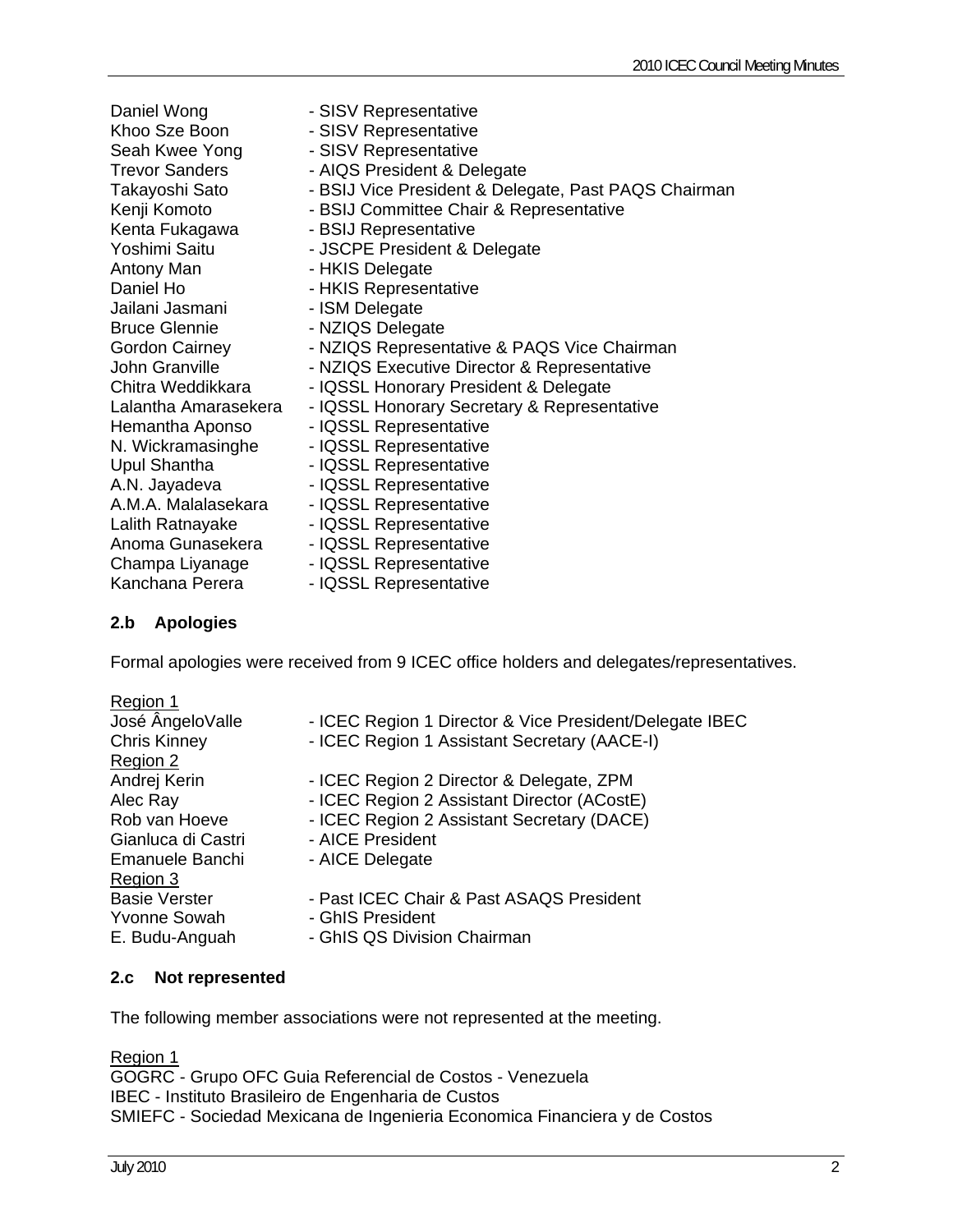Region 2

AFITEP - Association Francophone de Management de Projet

AEIPRO - Asociacion Española de Ingeniería de Proyectos – Spain

CAPQS - Cyprus Association of Professional Quantity Surveyors

DACE - Nederlandse Stichting Voor Kostentechniek

GTE - Cost Engineering Club – Hungary

ICES - Institution of Civil Engineering Surveyors – United Kingdom

NFP - Norsk Forening for Prosjektledelse – Norway

PMA - Projekt Management Austria

PMG - Project Management Greece

PRY - Project Management Association of Finland/Projektiyhdistys

RACE - Romanian Association of Cost Engineering

SPMS - Svenskt ProjektForum/Swedish Project Management Society

SPPR - Spolocnost pre projektove riadenie/Project Management Association of Slovakia

SPR - Spolocnost pro projektové rízení/Czech Association of Project Management

VSF - Verkefnastjornunarfelag Islands/Project Management Association of Iceland)

ZPM – Slovenian Project Management Association

Region 3

INQS - Institute of Namibian Quantity Surveyors

MAQS - Mauritius Association of Quantity Surveyors

PMSA - Project Management South Africa

SAPCI – South African Project Controls Institute

Region 4

ACES - Australian Cost Engineering Society

FIQS - Fiji Institute of Quantity Surveyors

IPMSL - Institute of Project Managers of Sri Lanka

### 3.0 Minutes of Previous Meeting – 36th Council Meeting

The minutes of the 36th Session of Council held on 28-29 June 2008 in Toronto, Canada were taken as read and were approved without amendment *(moved by Ginette Basak, seconded by Alexia Nalewaik).* 

### 4.0 Matters Arising From Minutes

There were no matters arising from the minutes.

### 5.0 Officer's Reports

### **5.a ICEC Chair**

ICEC Chair, Peter Cox, welcomed the meeting attendees and provided a verbal report. He thanked all ICEC executive members, delegates and member associations for their support and assistance during his term. He then provided an overview of his activities as Chair that included the establishment of quarterly ICEC Executive Officer Meetings via telephone/Skype, his attendance at ICEC Regional Meetings in Tanzania, Malaysia and France and the UN Habitat Forum in India and the further development of the ICEC Strategic Plan. Peter delivered a paper at the UN Habitat forum and he noted that the forum focused on the massive urbanization challenges presented by the predicted global population growth rates over the next 30 years. He then spoke about the importance of ICEC more effectively engaging with individual members of member associations and the sharing of information and knowledge by member associations.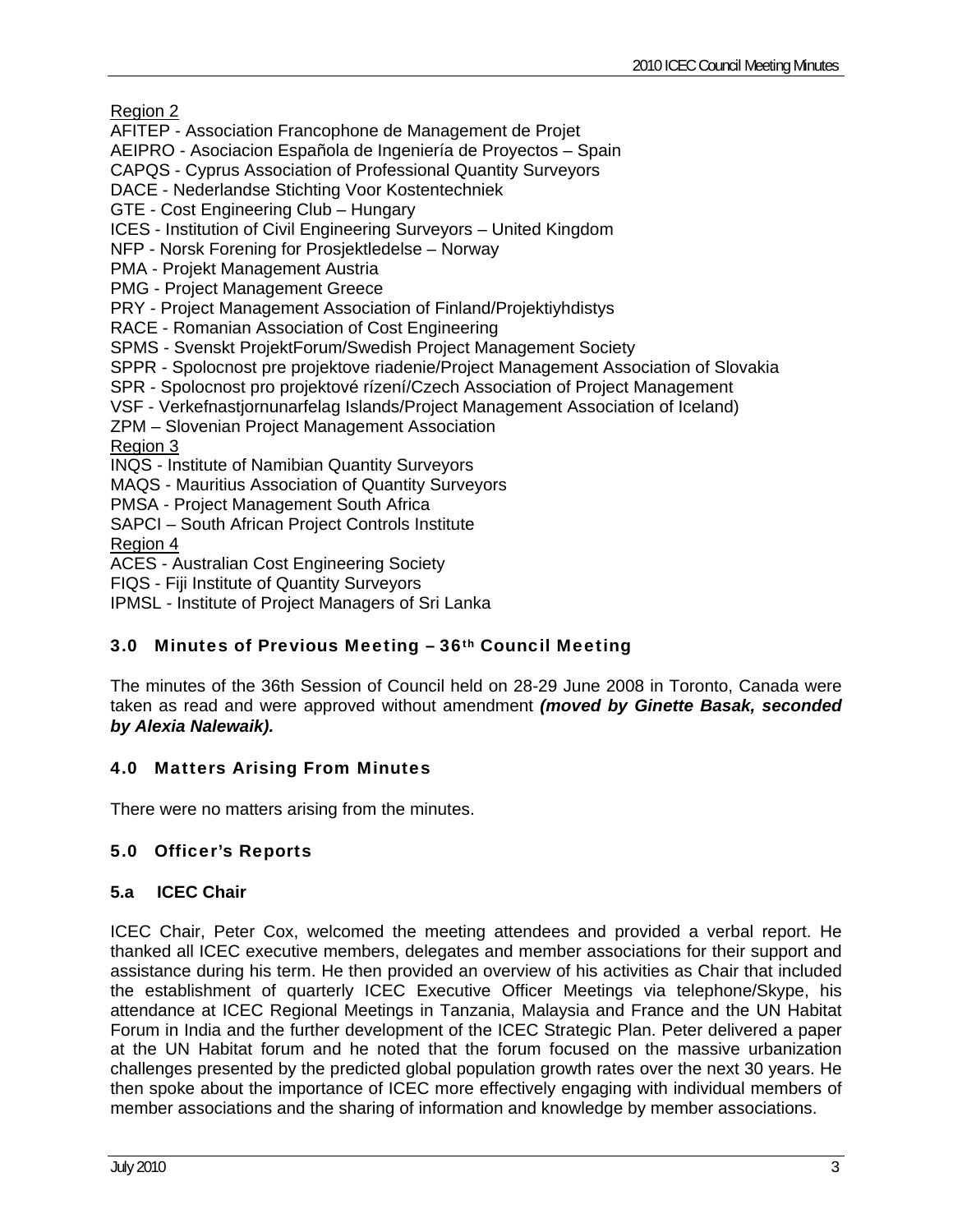## **5.b Senior Vice-Chair Report**

Senior Vice Chair, Murtala Oladapo, provided an overview of his written report which is contained in the Meeting Agenda Book (pages 32-35). He focused on ICEC's UN Roster Consultative Status and it's UN Habitat Strategy.

### **5.c Administrative Vice-Chairs**

Administrative Vice-Chairs, Carsten Wredstrom and Alexia Nalewaik, provided written reports which are contained in the Meeting Agenda Book (pages 36-37 and 38-39 respectively. Carsten spoke about the importance of developing ICEC as a global knowledge portal for project cost management information/data, strengthening collaboration with kindred associations such as IPMA and increasing the visibility and relevance of ICEC. Alexia spoke about her vision for the ICEC organization and focused on the need for greater participation by ICEC member associations and their members.

### **5.d Technical Vice-Chair**

Technical Vice Chair, TT Cheung, provided an overview of his written report which is contained in the Meeting Agenda Book (pages 40-41). TT spoke about his role in assisting with the development of the China Engineering Cost Association (CECA) and strengthening ICEC's collaboration with PAQS and detailed his suggestions for the development of an ICEC Young Members Group. He also discussed the possibility for new members in the booming Indo-China region from countries such as Vietnam, Cambodia and Burma.

### **5.e Immediate Past Chair**

Ginette Basak provided a verbal report and outlined her suggestions for the further development of ICEC. This included better communicating the role of ICEC and its activities both within and outside the organization.

### **5.f Advisory Committee Chair**

Roger Batten provided an overview of his written report which is contained in the Meeting Agenda Book (pages 43-45). Roger detailed his suggestions for moving ICEC forward that included improving the ICEC website, building on ICEC's reciprocal agreements with other organizations and member associations supporting their delegates to attend ICEC meetings.

### **5.g.i Secretary-Treasurer Report**

Peter Smith provided an overview of his written report which is contained in the Meeting Agenda Book (pages 46-54). Peter noted that this was the first Council Meeting that Ken Humphreys, the previous ICEC Secretary Treasurer, had not attended since the establishment of ICEC. The meeting delegates passed on their best wishes to Ken and wished him all the best in his new role as a Pastor. Peter then noted the passing of Ms. Robyne Nash, the former ICEC Administrative Manager in 2008 after a long battle with cancer. Condolences were expressed to Robyne's husband, Frank, and family on behalf of the ICEC Council. He thanked the AIQS for their continued support in hosting the ICEC Secretariat. He then provided an overview of regional meetings held and ICEC activities that included the launching of the new ICEC Roundup Newsletter, a new Prospective Member Information Kit, a new ICEC brochure, website developments, the International Cost Management Journal (ICMJ) and the development of an ICEC Knowledge Portal for International Sources of Project Costs.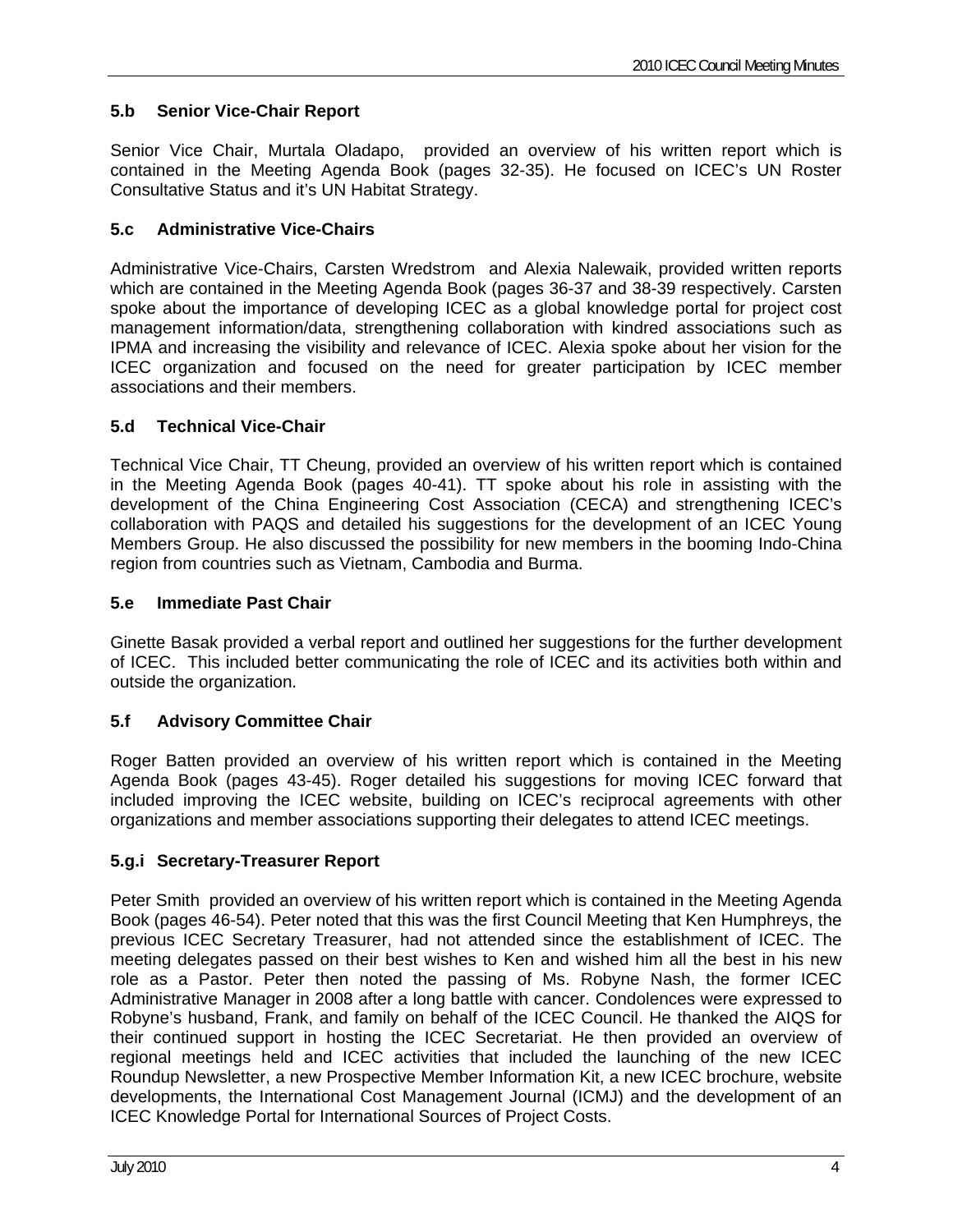### **5.g.ii Secretariat Report**

Anna Pappalardo, ICEC Administrative Secretary, prepared a written report which is contained in the Meeting Agenda Book (pages 55-58). Peter Smith provided a verbal overview of her report.

### **5.g.iii Secretary-Treasurer Financial Report**

Peter Smith presented the interim ICEC Financial Report for the 2008-10 term that is included in the Meeting Agenda Book (pages 59-60). He explained that the expenditure figures include estimates of expenditure to the end of July 2010 and do not allow for any additional expenses associated with the 2010 Singapore Congress. A final financial report will be issued for the 2008-10 period after closing of the books for the current ICEC Administration. He also noted that the Chair's expenses significantly exceeded the amount shown but substantial financial contributions were made by the AIQS, the Chair's employer Padghams Sweett and the Chair personally to cover these costs.

Overall, the income received for the 2008-10 term was well above the expenditure incurred (by approximately A\$27,078). This was in part due to the fact that the Secretary-Treasurer's expenses were well below the budgeted allowance due to restrictions on the ability of the Secretary-Treasurer to travel to ICEC regional meetings (due to university commitments and personal reasons). These restrictions no longer apply so it is expected that the Secretary-Treasurer's expenses will match that budgeted for the 2010-12 term. The positive balance was also achieved through a substantial contribution of approximately A\$22,000 from the AACE-I for their ICEC Toronto Congress levy.

Finally, Peter noted his appreciation on behalf of ICEC for the significant 'in-kind' financial support provided by the AIQS in managing the ICEC Secretariat in Canberra.

The Financial Report was then accepted by ICEC Council delegates *(moved by Ginette Basak, seconded by Alexia Nalewaik).* 

### **5.g.iv Action on Delinquent Members**

Peter Smith noted that some member associations had outstanding membership subscription fees but that these were generally limited to the smaller associations. He outlined the efforts being made to encourage these associations to pay their fees and asked for assistance from each ICEC Regional Director.

### 6.0 Reports - Regions, Member Societies and Prospective Members

### **6.i Region 1**

### Region 1 Director's Report

Region 1 Director, José ÂngeloValle, from IBEC was unable to attend the meeting and sent his formal apologies.

### AACE (Canada)

AACE-Canada delegate, Ginette Basak, submitted a written report that is included in the Meeting Agenda Book (page 63). Ginette noted that membership numbers fluctuated during 2008-10 but had now stabilized with membership totaling 1,013 (approximately 15% of total AACE-I membership).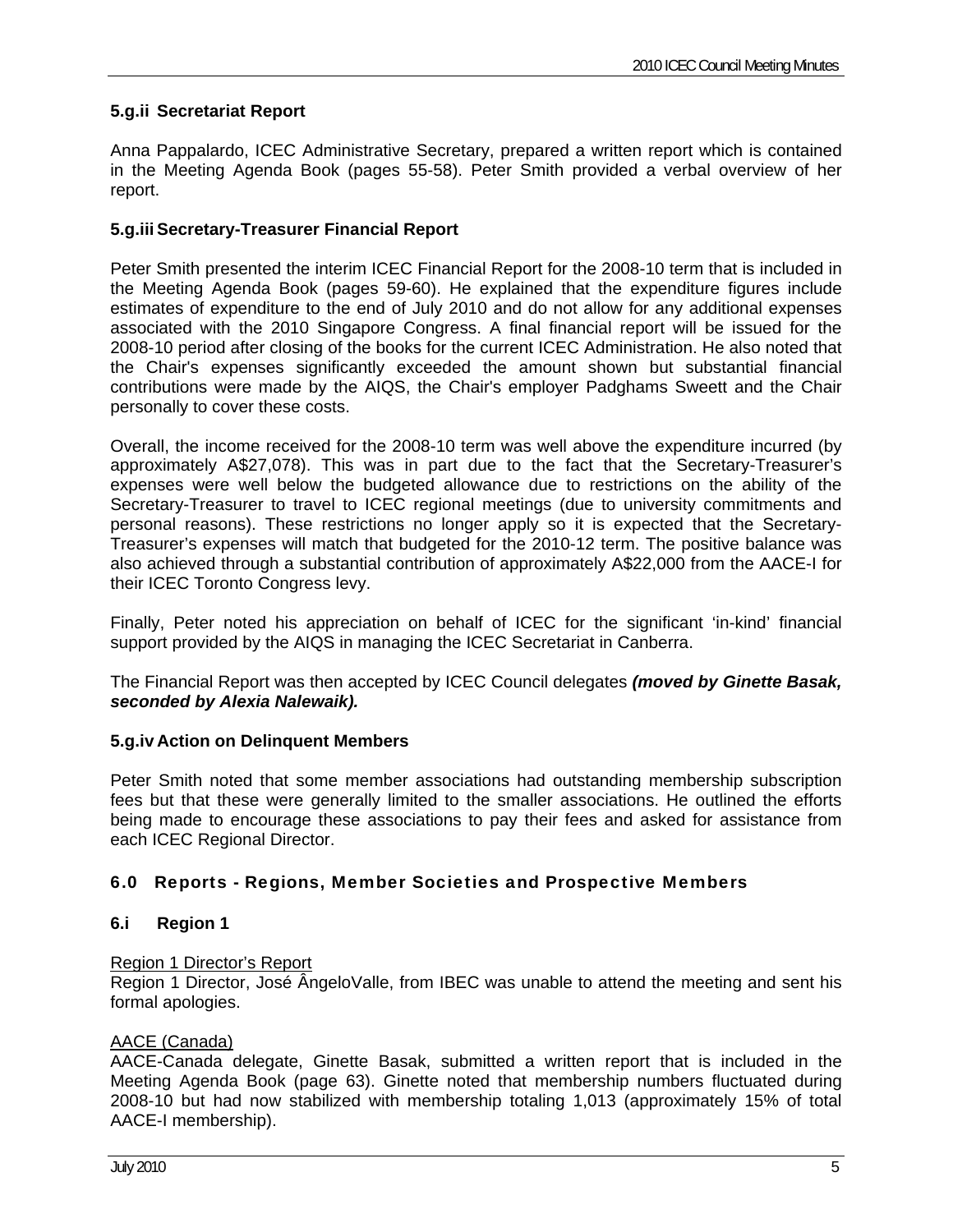### AACE-I (United States)

AACE-I President, Stephen Revay, prepared a written report that is included in the Meeting Agenda Book (pages 64-72). In his absence, Alexia Nalewaik, provided an overview of the report.

### IBEC (Brazil)

Angelo Valle, ICEC Region 1 Director and IBEC Vice President and delegate, prepared a written report that is included in the Meeting Agenda Book (pages 73-74). In his absence, Peter Smith made reference to the report.

### **6.ii Region 2**

### Region 2 Director's Report

Region 2 Director, Andrej Kerin, prepared a written report that is included in the Meeting Agenda Book (pages 76-80). In his absence, Roger Batten provided a verbal overview of his report. This included details of the Region 2 meetings held in Rome (2008) and Paris (2009) and the nomination of AICE to bid for the hosting of the 2014 ICEC World Congress in Milan, Italy.

### ACostE (United Kingdom)

Delegate Bruce Watson provided delegates with a written report that is included in the Meeting Agenda Book (page 81). He emphasized the success of the ACostE Project Control National Vocational Qualifications (NVQs) Program. This was followed up by a more detailed presentation on this program later in the meeting (Agenda Item 16).

### PMA (Austria)

The PMA prepared a written report that is included in the Meeting Agenda Book (page 82). In their absence, Roger Batten provided a verbal overview of this report.

### AICE (Italy)

AICE President and delegate, Gianluca di Castri, prepared a written report that is included in the Meeting Agenda Book (pages 83-90). In his absence, Roger Batten provided a verbal overview of this report. The report focused on the AICE bid for hosting the 2014 ICEC World Congress.

### **AFITEP** (France)

AFITEP delegate, Aleksandra Stojanovic, prepared a written report that is included in the Meeting Agenda Book (pages 91-93). In her absence, reference was made to her report.

### DPM (Denmark)

ICEC Administrative Vice-Chair and DPM Delegate Carsten Wredstrom provided a written report that is included in the Meeting Agenda Book (pages 94-95). The DPM continue to develop stronger interest in Cost Engineering and are looking at the development of certification programs in the field. Membership of DPM is now very strong with approximately 2,200 individual members and 50 company members. The 2010 Nordnet Symposium will be held in Copenhagen, Denmark from 17-19 November. Carsten noted that a special English track is under development and that CE/QS subjects are very welcome. The 2010 ICEC Region 2 meeting will be held in conjunction with this Symposium most likely on the 20 November.

### ZPM (Slovenia)

Andrej Kerin, ICEC Region 2 Director and ZPM Delegate, prepared a written report that is included in the Meeting Agenda Book (pages 96-106). In his absence, Roger Batten provided a verbal overview of this report.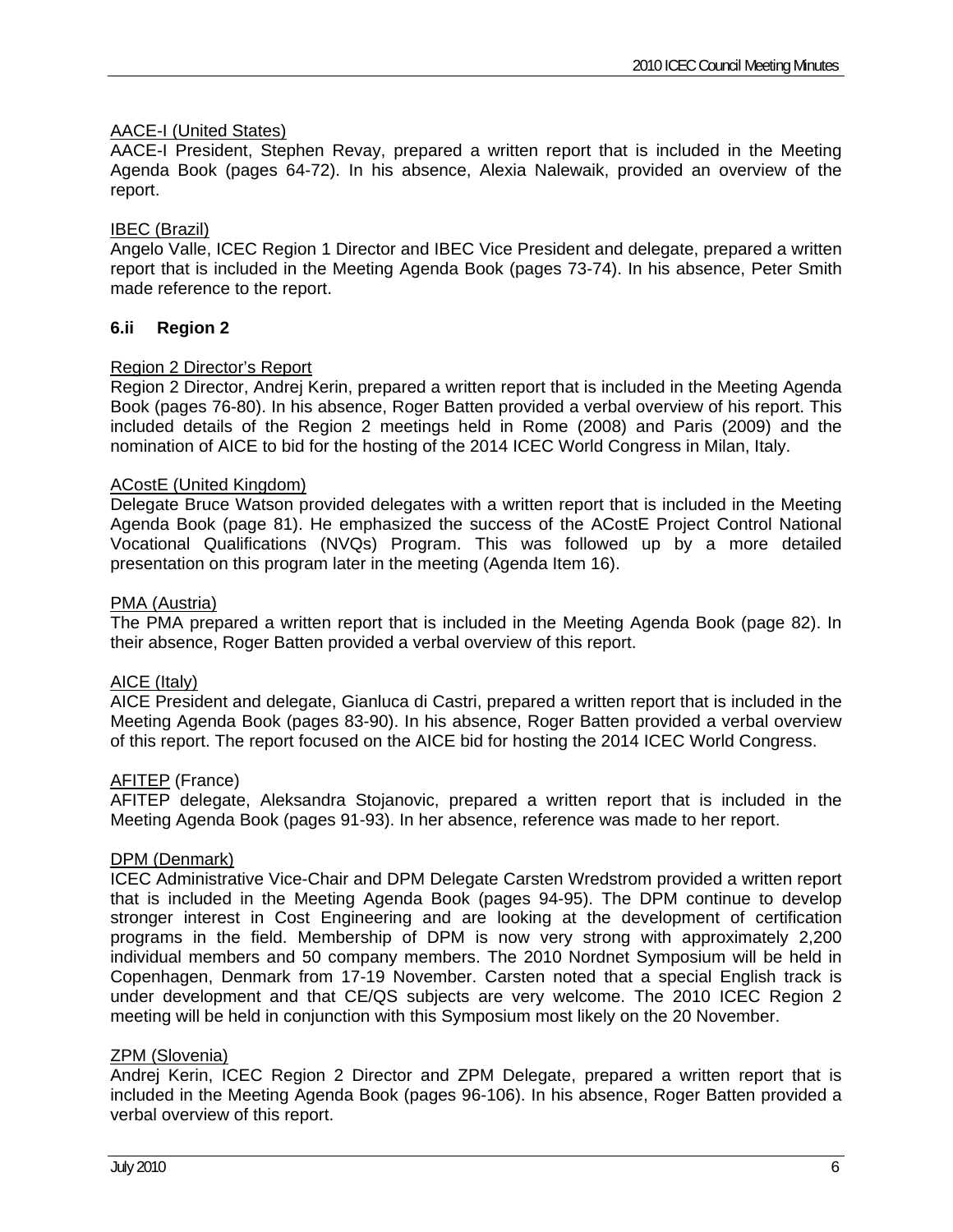### **6.iii Region 3**

### Region 3 Director's Report

Region 3 Director K.H. Osei Asante provided a detailed written report that is included in the Meeting Agenda Book (pages 108-113). He commented that Region 3 now has 9 member associations and that he was working towards encouraging a further 9 associations to join through the collaborative links between ICEC Region 3 and the African Association of Quantity Surveyors (AAQS). He also noted that Surveyor Francis Yaw Addo had recently died. Surveyor Addo was one of the prime movers for the GhIS' association with ICEC and was for many years the Vice-President of the AAQS Western Region.

### ASAQS (South Africa)

ASAQS Executive Director and Delegate, Egon Wortmann, provided a written report that is included in the Meeting Agenda Book (pages 114-117). Egon spoke about the challenges facing the South African construction industry after the successful staging of the 2010 FIFA World Cup. He then provided an overview of the ASAQS preparations for the hosting of the 2012 ICEC World Congress in Durban in June 2012.

### GhIS (Ghana)

Region 3 Director and GhIS delegate, K.H. Osei-Asante, provided a written report that is included in the Meeting Agenda Book (pages 118-119). In 2009 the GhIS celebrated its  $40<sup>th</sup>$ Anniversary and Osei was the GhIS president during this period.

### IQSK (Kenya)

IQSK delegate, Moses A. Nyakiongora, provided a verbal report on IQSK activities. The IQSK was founded in 1994 and has over 250 members. The IQSK head office is based in Nairobi and further information about the organization can be found at their website (http://iqskenya.org).

### NIACE (Nigeria)

NIACE Chairman and delegate, Otis Anyaeji, provided a verbal report on NIACE activities. Otis delivered a keynote address at the NIACE Annual National Technical Conference on 1 July 2010 in Maitama, Abuja on the topic of 'The Nigerian Engineer in Valuation and Cost Engineering Practice'. ICEC Senior Vice-Chair, Murtala Oladapo, was the special guest of honour at the conference. Otis commented that more detailed information about the organization could be obtained from the NIACE website ([www.iacenig.org\)](http://www.iacenig.org/).

### NIQS (Nigeria)

ICEC Senior Vice-Chair and NIQS delegate, Murtala Oladapo, provided a written report that is included in the Meeting Agenda Book (pages 120-121). The NIQS now has a membership base of 6,667. The NIQS are reviewing the National Policy on Public Procurement to take measures to provide quantity surveyors with more prominent positions in public procurement bodies.

### **6.iv Region 4**

### Region 4 Director's Report

Region 4 Director and PAQS Chairman, Teoh Wooi Sin, provided a verbal report on Region 4 activities. He noted that his two year term has been extremely busy particularly with respect to the preparations of the joint ICEC World Congress and PAQS Congress in Singapore. As PAQS Chairman, Teoh also visited a number of Region 4 countries and member associations in the lead up to the Congress. He thanked the SISV organising committee for all their hard work with the congress preparations.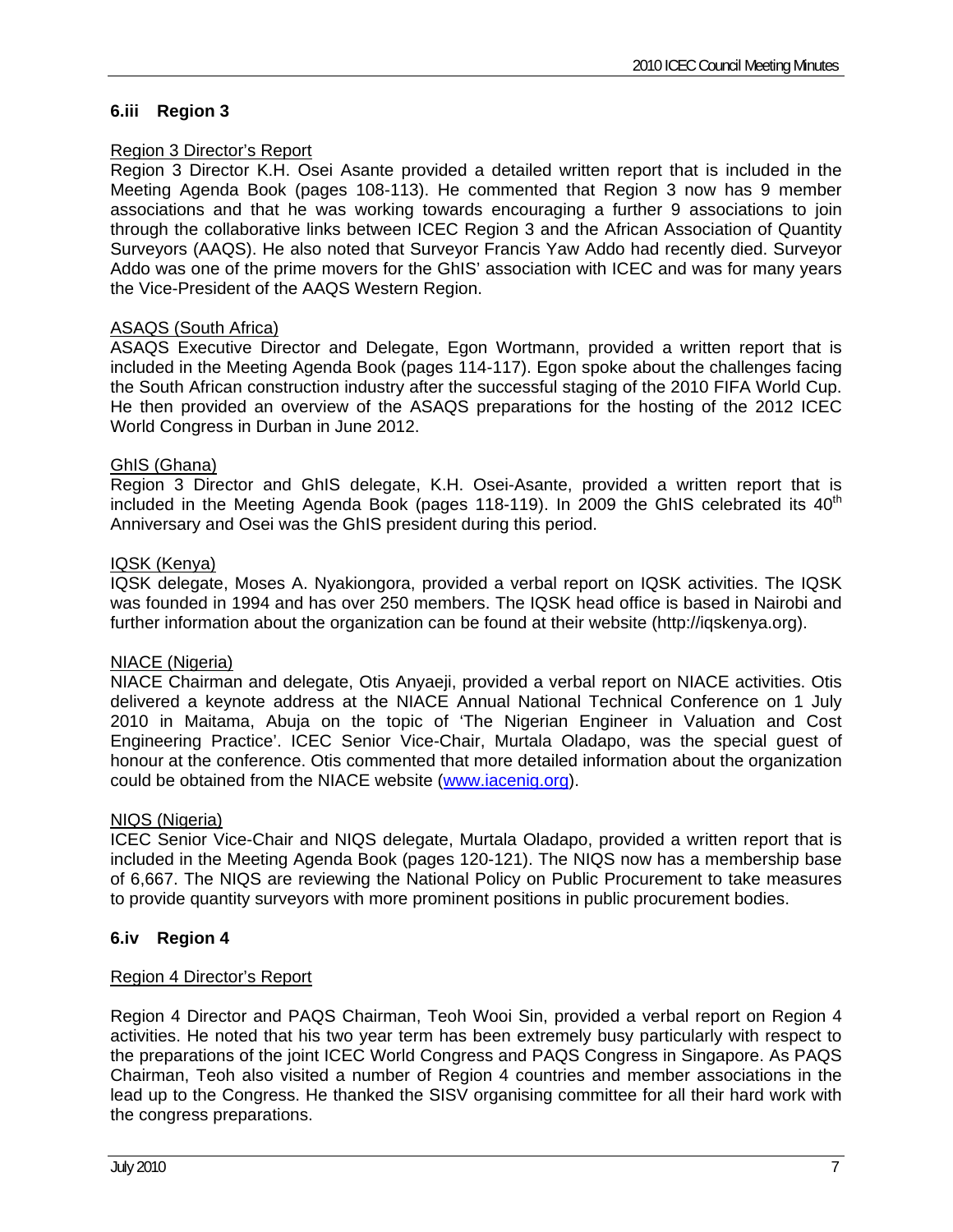### JSCPE (Japan)

JSCPE President & Delegate, Yoshimi Saitu , provided a written report that is included in the Meeting Agenda Book (pages 125-126). The JSCPE is a small organization with 20 members and Yoshimi noted that there are two other cost engineering associations in Japan – the Society of Chemical Engineers (Cost Engineering division) and the AACE-I Japan Section.

### PMA-India

PMA Honorary President & Delegate, Adesh Jain, provided a written report that is included in the Meeting Agenda Book (pages 132-134). He noted that the Project Management Certification Institute (PMCI-India), the National Certification Body of PMA-India, had commenced operations from 1 April 2010. Adesh referred delegates to the PMA Newsletters which are available from the PMA website ([www.pma-india.org](http://www.pma-india.org/)). Adesh then spoke about the possibility of offering the PMA 'Certificate in Project Management' to ICEC members.

### Other Region 4 Reports

The remaining Region 4 member associations were scheduled to provide their member reports at the PAQS Board meeting to be held the following day (Sunday 25 July). Due to the brevity of time, ICEC Chair proposed that these reports be noted at the Council meeting but that the presentation of the reports be deferred to the PAQS Board Meeting. There were no objections to this proposal.

Accordingly, the following written reports are noted and included in the Meeting Agenda Book on the pages as indicated:

- AIQS Australia (pages 135-136)
- BSIJ Japan (pages 123-124)
- CECA China (pages 137-138)
- HKIS Hong Kong (pages 127-129)
- IQSSL Sri Lanka (pages 139-140)
- ISM Malaysia (pages 141-145)
- NZIQS New Zealand (pages 130-131)
- SISV Singapore (pages 146-148)

### 7.0 Co-Operation With Other Bodies

### **7.a African Association of Quantity Surveyors (AAQS)**

K.H. Osei Asante and Egon Wortmann provided commentaries on AAQS activities. The relationship between ICEC and AAQS continues to strengthen and they are encouraging more AAQS member associations to join ICEC in the near future. Region 3 Meetings are normally held in conjunction with AAQS events and congresses.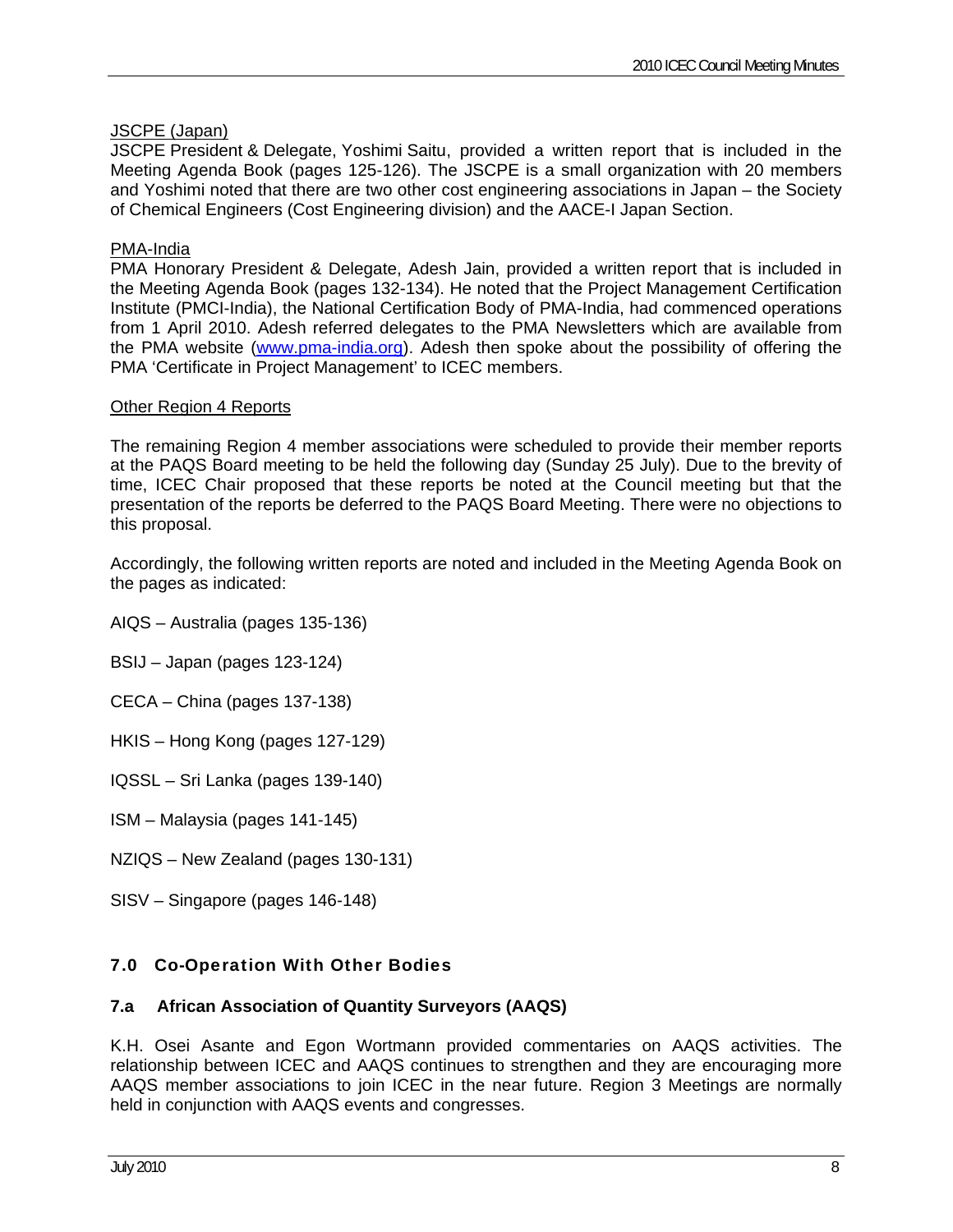### **7.b International Federation of Surveyors (FIG) – Commission 10**

Roger Batten provided a verbal report on FIG activities. The  $24<sup>th</sup>$  FIG World Congress was recently held in Sydney, Australia from 11-16 April 2010. It was the largest FIG Congress ever held with more than 2,200 participants from over 100 countries. The Congress proceedings are available on the FIG website ([www.fig.net/pub/fig2010](http://www.fig.net/pub/fig2010)). The FIG General Assembly was held in conjunction with the Congress and saw Tee Chee Hai from Malaysia elected as the next FIG President. Tee Chee Hai is the first FIG President from Asia and was scheduled to give a presentation at the PAQS Board Meeting the following day on 25 July 2010. Robert Sinkner, from the Czech Republic, was elected as the next chair of FIG Commission 10. He will take over from Andrew Morley, from ICES, in 2011.

### **7.c International Project Management Association (IPMA)**

No report was provided.

### **7.d Pacific Association of Quantity Surveyors (PAQS)**

Teoh Wooi Sin provided a verbal report on ICEC's collaboration with PAQS. He noted that all but two PAQS member associations were also members of ICEC which provides a good indication of the strong ties between the two organizations.

### **7.e Royal Institution of Chartered Surveyors (RICS)**

Bruce Watson provided a brief verbal update on RICS activities and noted that the ACostE were now on a joint Development Board with the RICS.

### 8.0 International Congresses

## **8.a 2012 8th ICEC World Congress – Region 3 (Durban, South Africa)**

Egon Wortmann provided a verbal overview of preparations for the 2012  $8<sup>th</sup>$  ICEC World Congress on behalf of ASAQS, the hosts of the event. The Congress will be held from 23-27 June 2010 in Durban South Africa. ASAQS have engaged a professional events firm to assist with the Congress. The preliminary planning is well advanced with the Congress website already established ([www.icec2012.org.za](http://www.icec2012.org.za/)). Egon distributed a Congress brochure to meeting delegates and noted that ASAQS have a stand at the Singapore Congress to help promote the event to Congress delegates. A presentation on the 2012 event was also scheduled at the closing ceremony of the Singapore Congress.

# **8.b 2014 9th ICEC World Congress – Region 2 (Milan, Italy)**

AICE President and delegate, Gianluca di Castri, prepared a detailed bid/presentation for the hosting of the 2014  $9<sup>th</sup>$  ICEC World Congress that is included in the Meeting Agenda Book (pages 153-164). In his absence, Roger Batten presented the bid on behalf of AICE. The AICE propose to host the event in Milan, Italy in collaboration with the SDA Bocconi University School of Management. The actual dates for the Congress have yet to be determined.

### *K.H. Osei Asante (GhIS) moved, seconded by Ginette Basak (AACE-Canada), that Milan, Italy be confirmed as the venue for the 2014 Congress with AICE the host association. This was approved unanimously by the Council delegates.*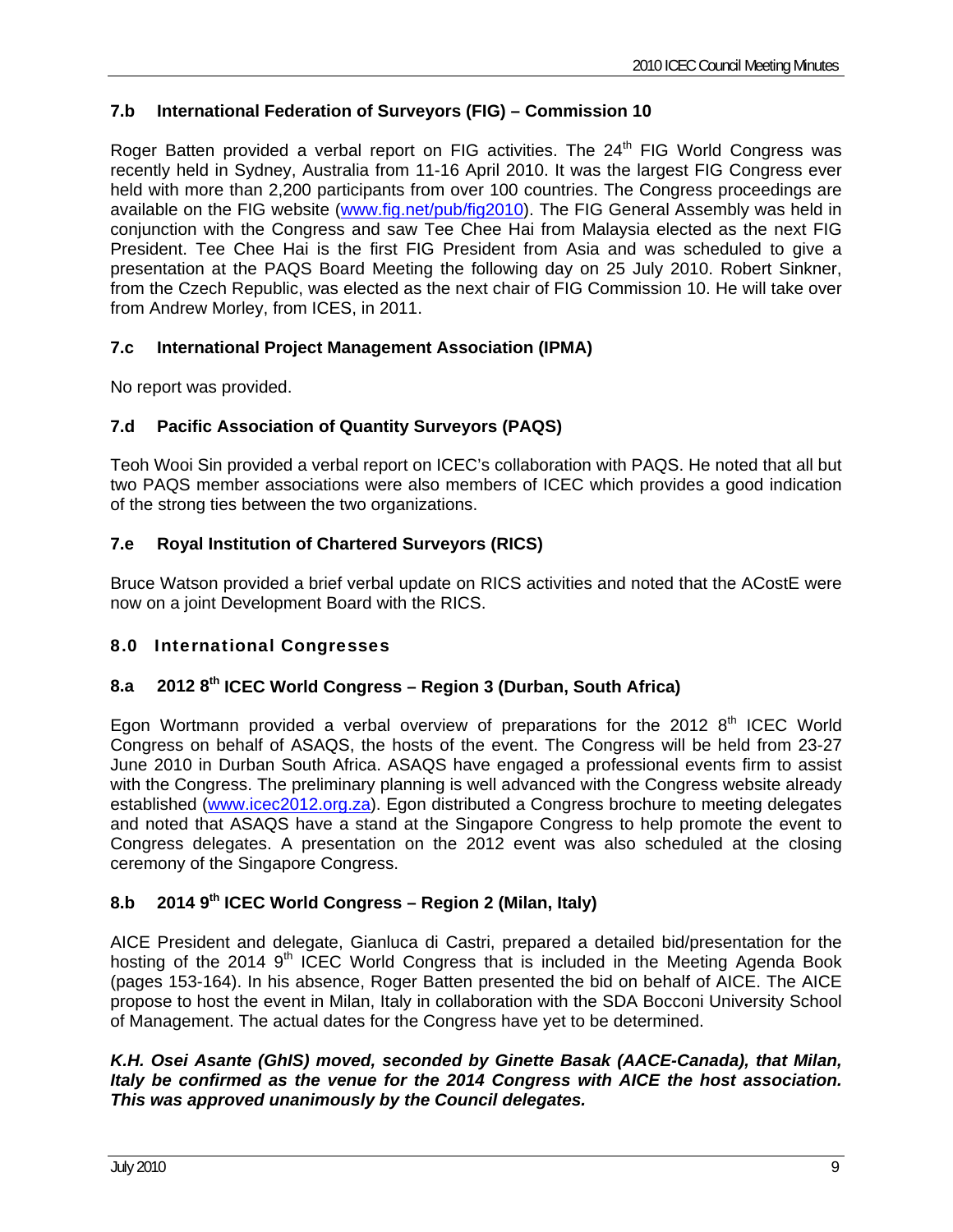### **8.c 2016 10th ICEC World Congress – Region 1**

Peter Smith commented that potential proposals for hosting the 2016 Congress were still being discussed. Peter noted that Region 1 Director, José ÂngeloValle, had indicated that IBEC were interested in hosting the Congress in Rio De Janeiro, Brazil. This will be discussed further at the next Region 1 meeting.

### 9.0 ICEC Region Meetings 2008-2010

### **9.a Region 1**

Region 1 meetings are normally held in conjunction with the AACE-I Annual General Meetings. In 2008 the Region 1 Meeting was incorporated into the 2008 ICEC Council Meeting held just prior to the joint ICEC and AACE-I Congress in Toronto, Canada. The 2009 Region 1 Meeting was held in Seattle, United States on 30 June during the 53<sup>rd</sup> AACE-I Annual General Meeting. The meeting minutes are included in the Meeting Agenda Book (pages 167-171).

### **9.b Region 2**

Region 2 meetings were held in Rome, Italy on 8 November 2008 and Paris, France on 10 October 2009. The meeting minutes are included in the Meeting Agenda Book (pages 173-187).

### **9.c Region 3**

Region 3 meetings were held in Accra, Ghana on 18 August 2008 and Dar Es Salaam, Tanzania on 26 June 2009. The meeting minutes are included in the Meeting Agenda Book (pages 189- 200).

### **9.d Region 4**

Region 4 meetings are normally held in conjunction with the PAQS Annual Congresses. In 2008 the Region 4 Meeting was note held due to the proximity of the 2008 PAQS Congress in Edmonton, Canada (June 2008) to the ICEC Council Meeting that was held on 28-29 June 2008 just prior to the joint 6<sup>th</sup> ICEC World Congress and 52<sup>nd</sup> AACE-I Annual General Meeting in Toronto, Canada. The 2009 Region 4 Meeting was held in Kuala Lumpur, Malaysia on 16 August 2009 prior to the 2009 PAQS Congress. The meeting minutes are included in the Meeting Agenda Book (pages 202-206).

### 10.0 Future Region Meetings

### **10.a Region 1**

Region 1 meetings are planned to be held in conjunction with the AACE-I Annual General Meetings. These are scheduled for Disneyland Resort, California (19-22 June 2011) and San Antonio, Texas (8-11 July 2012).

### **10.b Region 2**

The 2010 Region 2 meeting will be held in Copenhagen, Denmark on 20 November 2010 in conjunction with the Nordnet Symposium from 17-19 November 2010. The venue and date for the 2011 meeting has not been determined yet.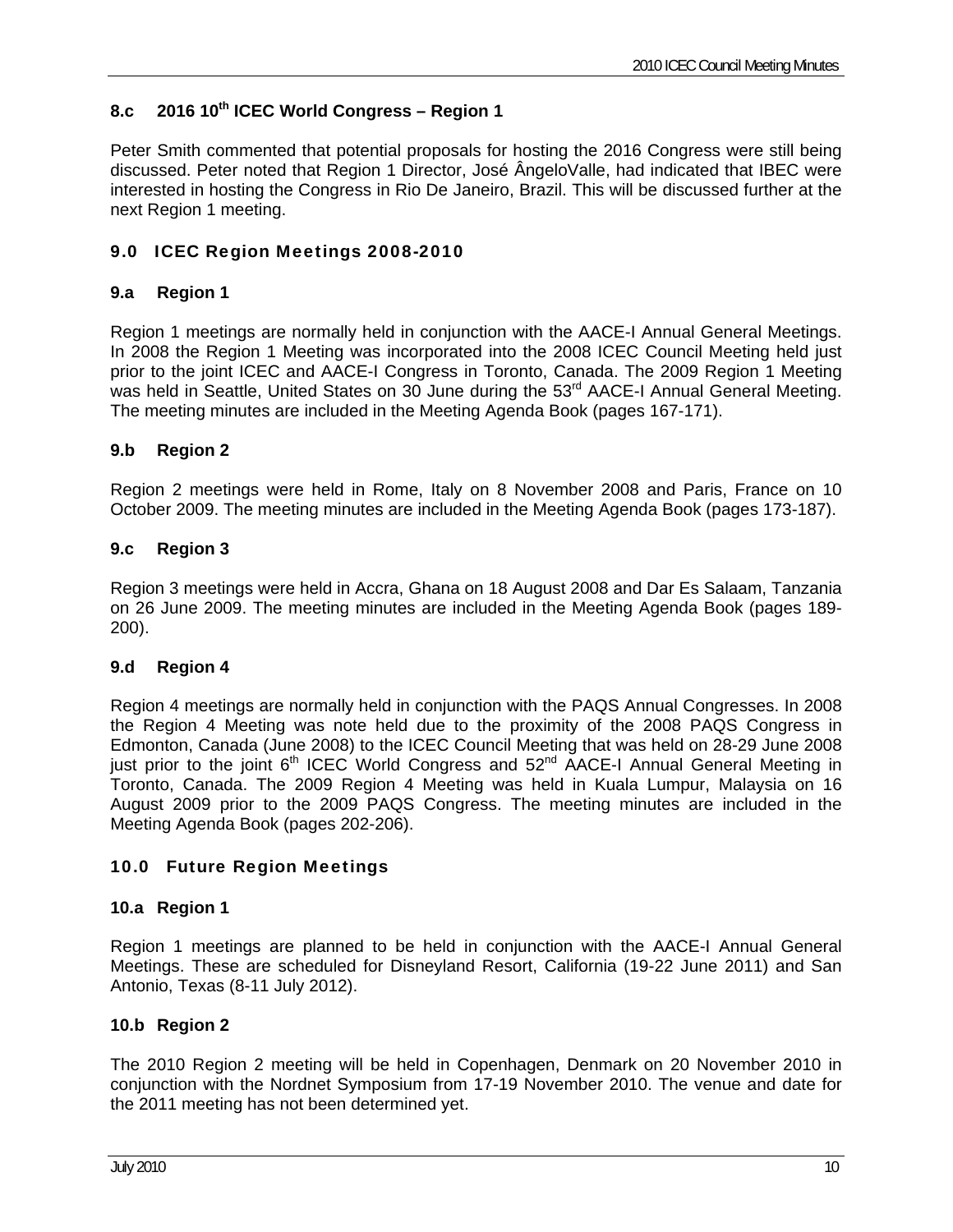### **10.c Region 3**

The 2010 Region 3 meeting will be held in Capetown, South Africa on 30 October 2010 in conjunction with the African Quantity Surveyors Conference on 28-29 October 2010. The venue and date for the 2011 meeting has not been determined yet but it is likely to be held in conjunction with an AAQS Council Meeting/Assembly.

### **10.d Region 4**

Region 4 meetings will be held in conjunction with the PAQS Annual Congresses. These are scheduled for Colombo, Sri Lanka (July 2011) and Brunei (June 2012).

### 11.0 Communications

The ICEC Secretariat and Executive Officers continue to implement and explore ways of improving communication and sharing of information amongst member associations and the individual members of these associations in particular. This continues to be one of the greatest challenges facing ICEC. Peter Smith's Secretary-Treasurer's Report (Item 5.g.i) and the Secretariat Report (Item 5.g.ii) by ICEC Administrative Secretary Anna Pappalardo provided an outline of current initiatives and suggestions for improving communications. The following agenda items provided a further update on these developments.

### **11.a ICEC Website**

Peter Smith noted that the current ICEC website operates under a HTML based system that requires a high level of HTML knowledge and expertise to make changes to the site. ICEC has engaged a web programming expert to change the website to a more user-friendly format for the Secretary-Treasurer and the ICEC Administrative Secretary. This will be a 'content based' format utilizing the 'Word Press' platform. The new website is due to be released in September 2010. A key strategy for the 2010-12 term will be to develop the website further as a Knowledge Portal of sources of Global Project Cost Management information and data.

### **11.b International Cost Management Journal (ICMJ)**

Peter Smith provided a quick overview of the new ICEC International Cost Management Journal (ICMJ). The ICMJ is a peer reviewed on-line journal that features a collection of the best papers and articles that have been previously published in conference proceedings, symposia or journals produced by ICEC and ICEC member associations. It is a perpetual journal which allows papers to be submitted and included at any time. The ICMJ provides a great opportunity for ICEC member associations to acknowledge high quality contributions to their publications and conference proceedings. The journal effectively contains the 'best of the best' papers published around the world by member associations. It provides a single-source means of publishing high quality papers produced worldwide in the fields of Cost Engineering, Quantity Surveying and Project Cost Management. The ICMJ now has an ISSN number.

### **11.c International Roundup Newsletter**

Peter Smith provided a quick overview of the new ICEC International Roundup Newsletter. The new version was published in March 2010 and was designed and compiled by Jo Czeiger, a student from the University of Technology Sydney (UTS). She developed the newsletter as part of her studies and it will provide the design template for future newsletters. Copies of the newsletter were distributed to meeting delegates.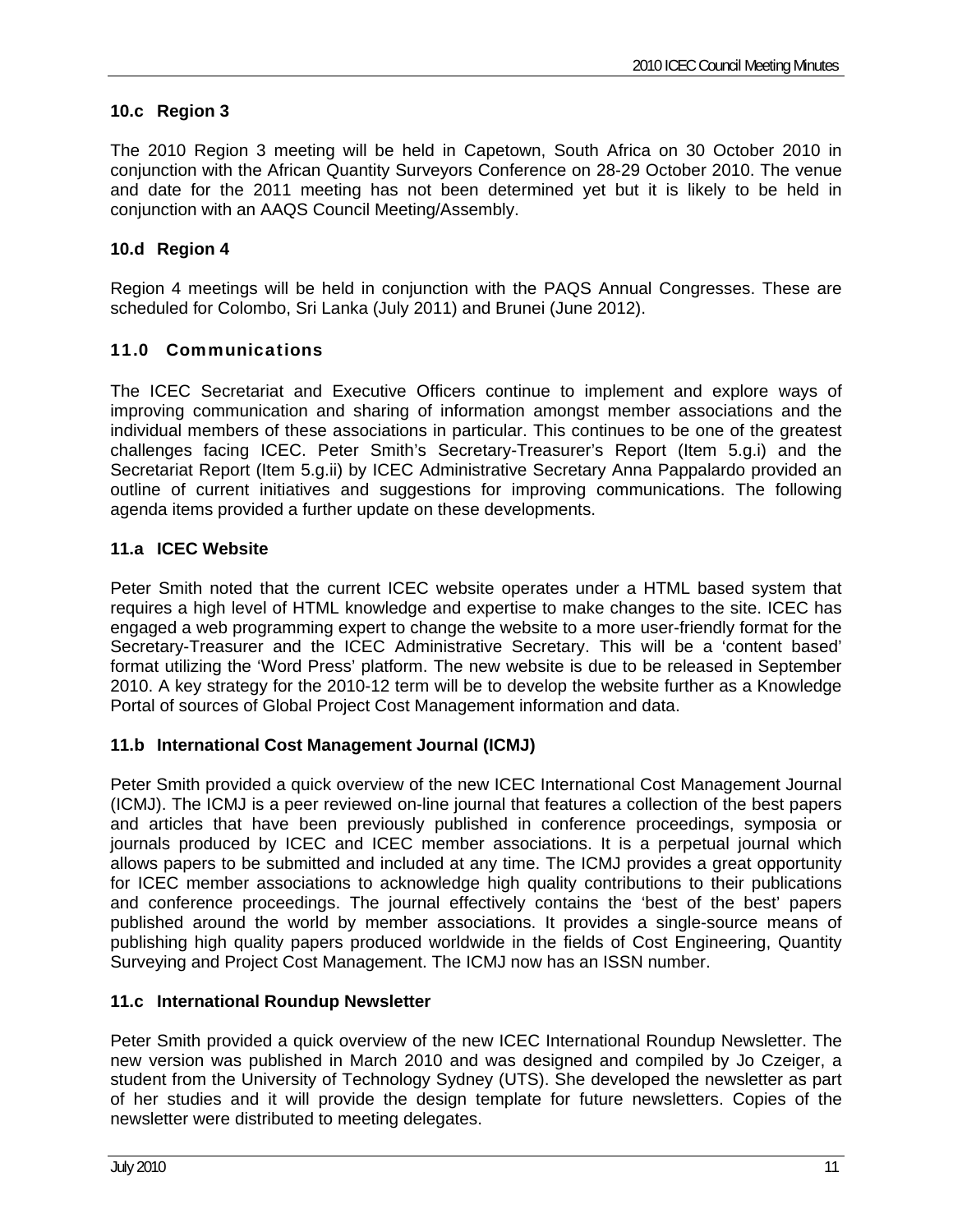## **11.d Promotional Materials**

Peter Smith spoke about the need for ICEC to develop a range of promotional materials. An ICEC brochure has been prepared by the Secretariat and copies were distributed to meeting delegates. An electronic version of the brochure is available on the ICEC website and hard copies are available to ICEC member associations to help them promote ICEC to their members and other interested parties.

### **11.e ICEC Information Kit**

Peter Smith provided a quick overview of the new ICEC Information Kit for Prospective Members that has been prepared by the ICEC Secretariat and copies were distributed to meeting delegates. An electronic version of the kit is available on the ICEC website and hard copies are available to ICEC member associations. The kit will also be useful for existing ICEC members to help them explain the benefits/services that ICEC provides for their individual members.

### **11.f Improving ICEC Communications**

Peter Smith emphasized the need for ICEC to continue to improve communications both within and outside the organization particularly with respect to individual members of ICEC associations. He referred delegates back to his Secretary-Treasurer's report (Item 5.g.i) and the Secretariat Report (Item 5.g.ii) where this issue has also been covered. Discussion followed amongst the delegates but there was insufficient time for the area to be fully discussed. It was agreed by delegates that this should be followed up via email amongst delegates.

### 12.0 International Project Costs – Development of ICEC Knowledge Portal

Peter Smith noted that this item had already been addressed in his Secretary-Treasurer's report (Item 5.g.i). He repeated that the objective of the portal is to provide a single source access point for links to all of the main sources of project cost data published around the world. This provides ICEC with a tremendous opportunity to use its extensive global networks to establish a unique portal that should attract considerable interest in the ICEC website. A group of students from the University of Technology Sydney (UTS) have developed a preliminary database that will be put on the ICEC website shortly. Peter noted that the support of member associations was crucial in developing this into an extensive global database.

### 13.0 Humphreys Award for Young and Student Members

Peter Smith provided a written report on the Humphreys Award that is included in the Meeting Agenda Book (page 213) along with details of the award criteria (pages 214-215). Whilst awards are available in each of the fields of Cost Engineering (CE), Quantity Surveying (QS) and Project Management (PM), no papers were submitted in the CE category and only one paper was submitted in the PM category. The latter was not considered to be suitable for the award by the Award Selection Committee. Therefore, the Committee decided that an award would only be made in the QS category. Peter encouraged member associations to support this award and submit papers for the 2012 award. He noted that papers that have already been published could be submitted by member associations with appropriate approval from the publisher.

The 2010 Award Winner in the Quantity Surveying category was Mr. Marcel Frei (AIQS). His paper was titled 'Implications of the Global Financial Crisis for the Quantity Surveying Profession'. The award will be presented at the Congress farewell dinner.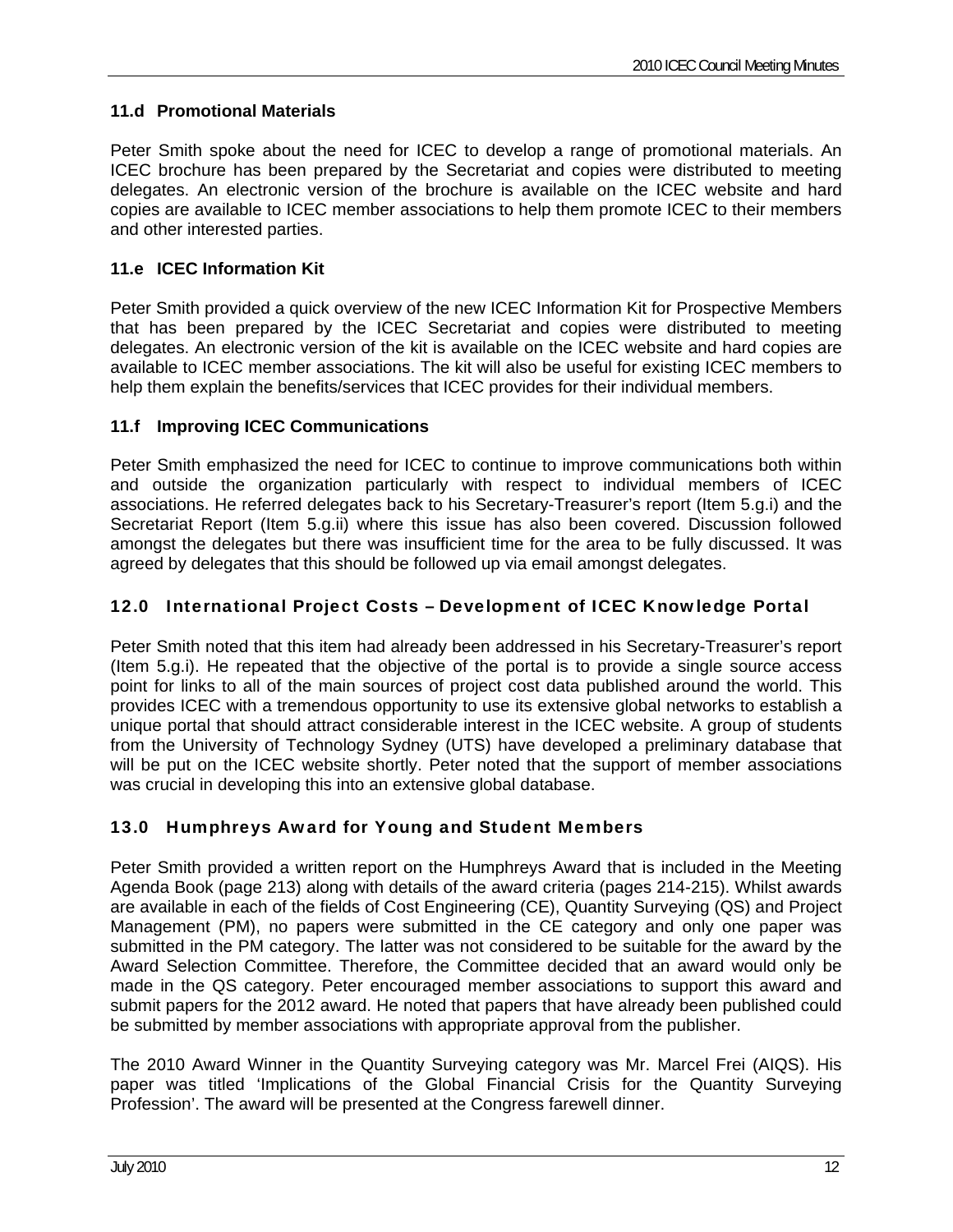## 14.0 Sustainability of ICEC – Young Member Strategies

TT Cheung led discussions on strategies to increase the participation of students and young professionals in ICEC activities. He spoke about the Young Member Group and Mentoring Scheme that he has been instrumental in developing for the PAQS organization. He recommended that ICEC monitor this scheme and evaluate whether it could collaborate with PAQS or adapt the scheme to better suit ICEC.

Peter Smith also describe how he has developed a program whereby selected students from his university can undertake work on ICEC projects as part of their university studies. He would like to explore if this could be extended to other universities.

This was followed by general discussion on encouraging younger members to participate in ICEC.

### 15.0 ICEC Projects – Proposals and Suggestions

Carsten Wredstrom led discussions on the importance of developing ICEC projects that can provide value to members and member firms. There is tremendous scope to utilise the global networks within the ICEC organization for this purpose. A range of potential projects are detailed in the Meeting Agenda Book (page 219). Peter Smith commented that a key project was the further development of the ICEC website as a knowledge portal for sources of global project cost management information and data (as discussed earlier in Items 5.g.i , 11.a and 12.0).

### 16.0 ACostE NVQ and Equal Learning Programs

Due to time constraints this item was deferred to the end of the meeting and was covered in Item 27 (Other Business). However, for the purposes of the meeting minutes, the item is reported here.

Bruce Watson and Alec Ray provided separate written reports on the ACostE NVQ program that are included in the Meeting Agenda Book (pages 221-227). Bruce distributed an updated report to meeting delegates and gave a visual presentation on the NVQ program. The key purpose of the program is to develop and provide professional estimating, cost control, planning and commercial support for project control professionals to achieve successful implementation of projects. Of note is that the program does not provide an Academic Qualification but rather is a Test of Professional Competence and Knowledge and is assessed in the workplace. The assessment is based on evaluating the experience and capability of candidates at three specified levels.

Bruce noted that the program has proved highly successful and that the program is available to professionals around the globe. This is facilitated by the use of a software program called E-qual which enables candidates in remote locations to develop an electronic portfolio of their work. Bruce directed delegates to the following website for further details: [www.tasc.eu.com](http://www.tasc.eu.com/).

### 17.0 Review of the ICEC Strategic Plan

The current ICEC Strategic Plan is included in the Meeting Agenda Book (pages 229-232). Peter Cox and Carsten Wredstrom referred meeting delegates to this plan and led discussions on the refinement and implementation of this plan.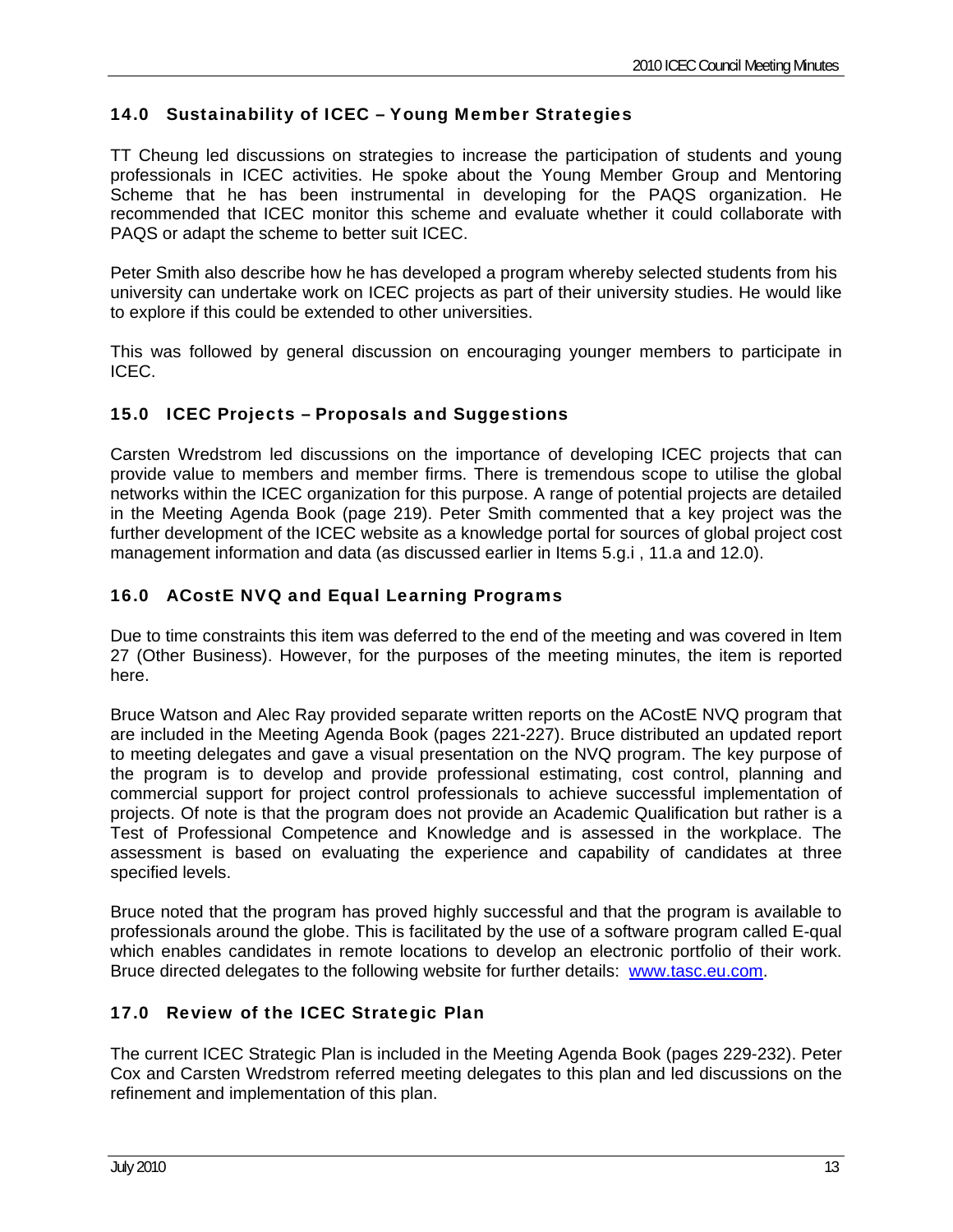# 18.0 United Nations/UN Habitat

Murtala Oladapo provided a verbal report on the latest developments with the United Nations. He referred delegates to the paper that he wrote in the March edition of the ICEC International Roundup Newsletter. This included his strategy for developing ICEC's recognition and role within the UN.

### 19.0 Obligations and Advantages of ICEC Member Societies

This agenda item was included as a reminder to members. Details of the obligations and advantages of ICEC membership are included in the Meeting Agenda Book (pages 235-236). Due to time constraints, this item was not discussed and meeting delegates were referred to the Meeting Agenda Book and ICEC website for further details.

## 20.0 Use of ICEC Logo and ICEC Initials

This agenda item was included as a reminder to members. Details of the use of the ICEC logo and initials are included in the Meeting Agenda Book (pages 238-240). Due to time constraints, this item was not discussed and meeting delegates were referred to the Meeting Agenda Book and the ICEC website for further details.

### 21.0 ICEC Accreditation of Certification and CPD Programs

This agenda item was included as a reminder to members. Details of the ICEC Accreditation system are included in the Meeting Agenda Book (pages 242-250). Due to time constraints, this item was not discussed and meeting delegates were referred to the Meeting Agenda Book and the ICEC website for further details.

### 22.0 International Standards

This agenda item was included as a reminder to members. Details of the ICEC Inventory of Best Practice and Standards are included in the Meeting Agenda Book (page 252). Due to time constraints, this item was not discussed and meeting delegates were referred to the Meeting Agenda Book and the ICEC website for further details.

## 23.0 Education and Competency Standards

This agenda item was included as a reminder to members. Details of the ICEC Inventory of Education and Competency Standards are included in the Meeting Agenda Book (pages 254- 255). Due to time constraints, this item was not discussed and meeting delegates were referred to the Meeting Agenda Book and the ICEC website for further details.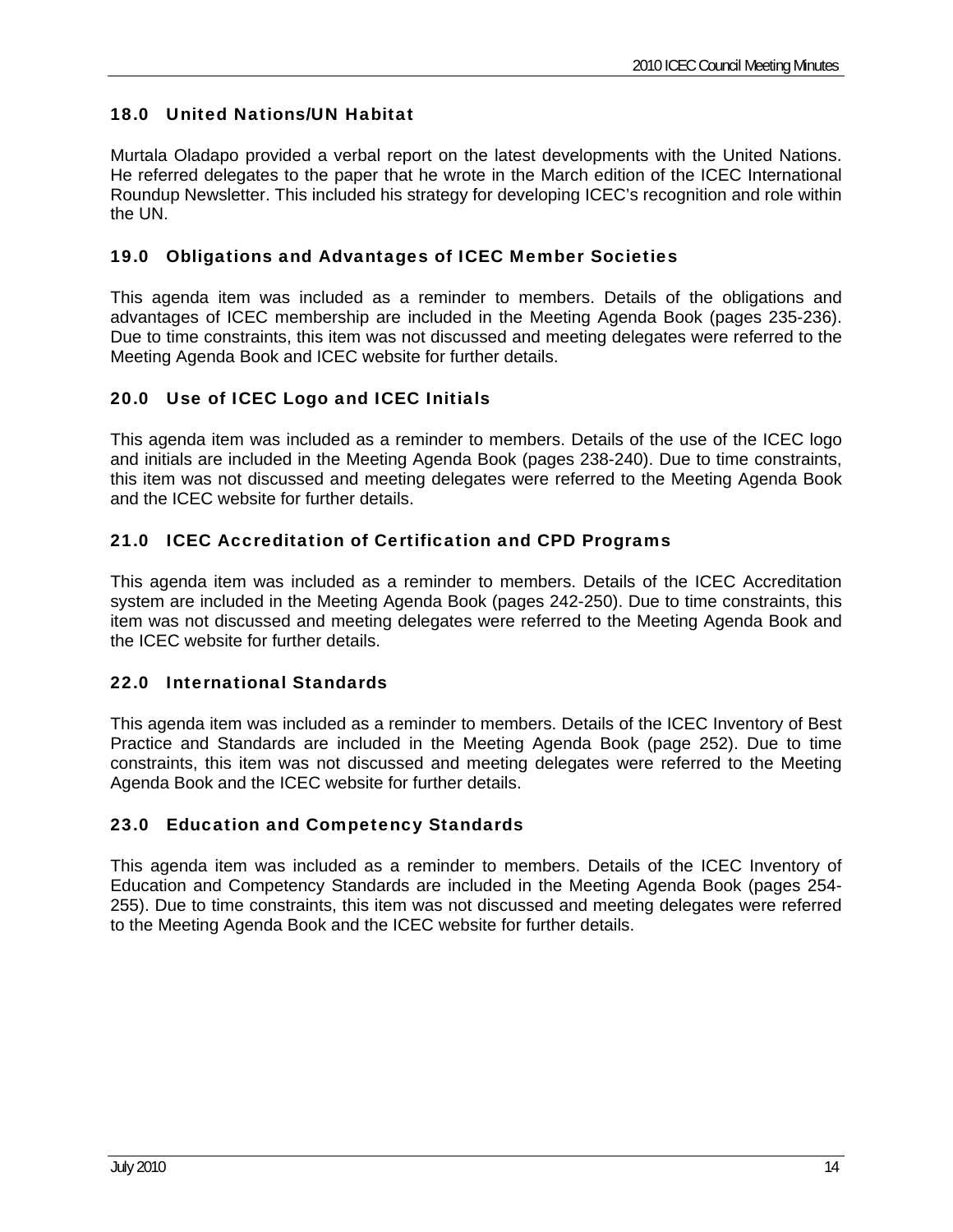### 24.0 Election of Officers for 2010-12

The nominations from the ICEC Nominating Committee for ICEC Executive Officer positions and co-opted positions for 2010-12 are included in the Meeting Agenda Book (page 257). No additional nominations were received.

Therefore, the nominees were all declared elected. They are:

### Executive Officers

| Chair                                 | - Murtala Oladapo (NIQS - Nigeria)        |
|---------------------------------------|-------------------------------------------|
| Senior Vice Chair                     | - Carsten Wredstrom (DPM - Denmark)       |
| Administrative Vice Chair             | - Alexia Nalewaik (AACEI - United States) |
| Administrative Vice Chair             | - TT Cheung (HKIS - Hong Kong)            |
| <b>Technical Vice Chair</b>           | - Adesh Jain (PMA - India)                |
| <b>Secretary General</b>              | - Peter Smith (AIQS - Australia)          |
| <b>Regional Directors</b>             |                                           |
| Region 1 Director                     | - Angelo do Valle (IBEC - Brazil)         |
| Region 2 Director                     | - Andrej Kerin (ZPM - Slovenia)           |
| Region 2 Assistant Director           | - Alec Ray (ACostE - United Kingdom)      |
| Region 3 Director                     | - Kwadwo Osei-Asante (GhIS - Ghana)       |
| Region 4 Director                     | - Teoh Wooi Sin (SISV - Singapore)        |
| <b>Regional Assistant Secretaries</b> |                                           |
| <b>Region 1 Assistant Secretary</b>   | - Chris Kinney (AACEI - United States)    |
| Region 2 Assistant Secretary          | - Rob van Hoeve (DACE - Netherlands)      |
| <b>Region 3 Assistant Secretary</b>   | - Egon Wortmann (ASAQS - South Africa)    |
| <b>Region 4 Assistant Secretary</b>   | - HH Kwan (ISM - Malaysia)                |
| <b>ICEC Advisory Committee Chair</b>  | - Roger Batten (ACostE - United Kingdom)  |

### 25.0 Presentation of Budget and Subscription Fees for 2010-12

Peter Smith provided a written report on the ICEC Budget and Subscription Fee Structure that is included in the Meeting Agenda Book (page 259).

Peter provided an overview of the report and noted that at the 2008 ICEC Council Meeting in Toronto, Canada it was resolved that the currency for all ICEC subscriptions, fees, administration and accounting would change from US\$ to A\$. Subscription fees may still be paid in US\$ (where desired) but at the converted A\$ rate. As the ICEC Secretariat is based in Australia, the majority of expenditure is incurred in A\$ and the accounting is all based in A\$ there is no proposal to change this resolution.

ICEC membership subscription fees have remained the same since April 2004 with the only difference being the change brought about by the conversion rate from US\$ to A\$. Peter noted that this raises the question of whether subscription fees should be increased to counter the effects of inflation and to provide greater scope for improving ICEC services.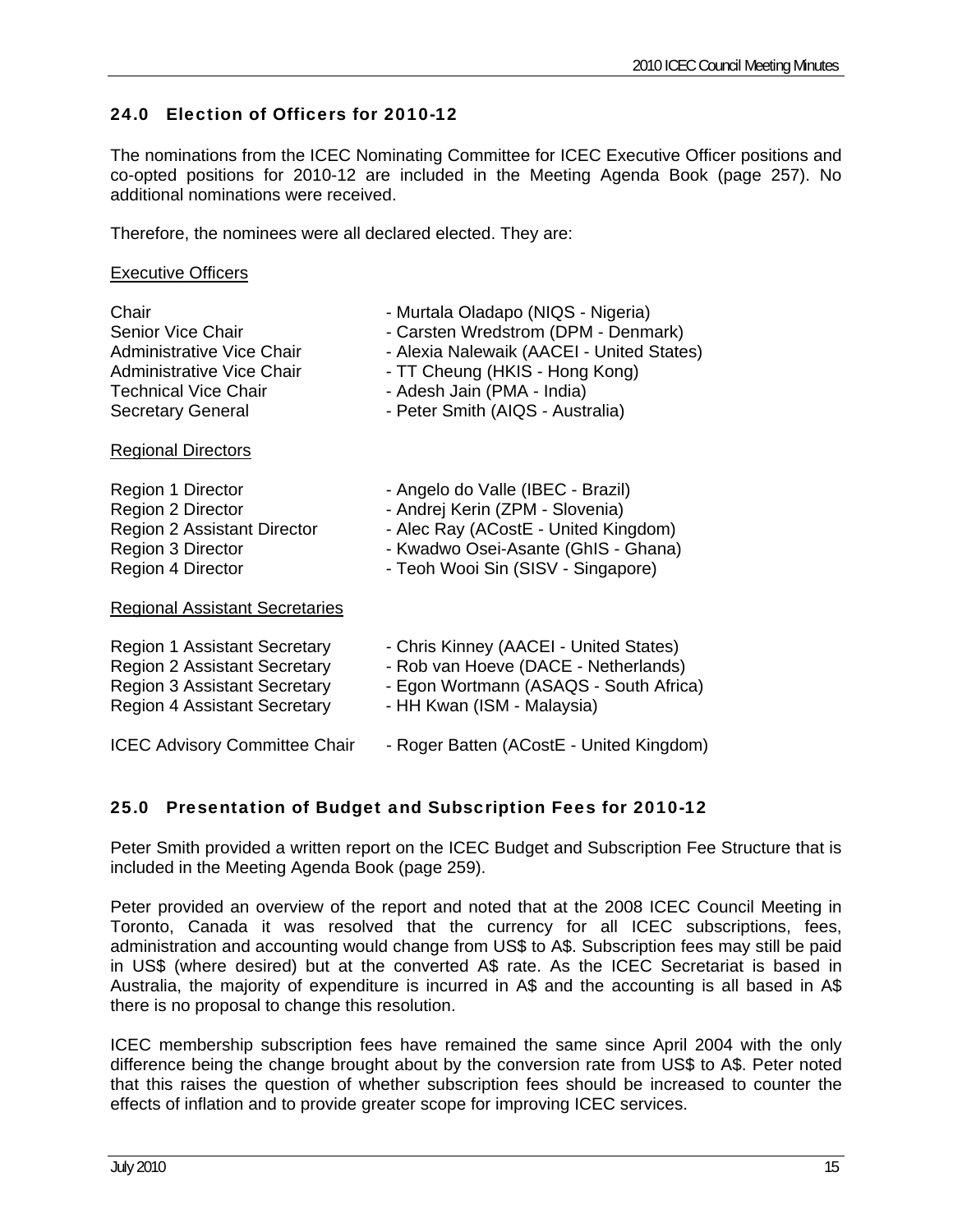Peter commented that the ICEC Executive Officers had discussed this issue prior to the Council Meeting and felt that the need for higher subscription fees needed to be balanced against the capacity of member associations to pay these higher fees particularly given the problems created by the recent global financial crisis. There was a consensus amongst the Executive that ICEC subscription fees and other fees should not change.

### *Accordingly, K.H. Osei Asante (GhIS) moved, seconded by Teoh Wooi Sin (SISV), that there be no change to the ICEC Subscription and Fee Structure for the 2010-12 term. This was approved unanimously.*

The approved **ICEC Subscription and Fee Structure for 2010-12 (in A\$)** is therefore as follows:

| <b>Annual Membership Fees (Full Members)</b>                                                                                                               | A\$                                  |
|------------------------------------------------------------------------------------------------------------------------------------------------------------|--------------------------------------|
| Fee per individual member<br>Fee per organisational member<br>Minimum annual fee<br>Maximum annual fee                                                     | 0.65<br>16.00<br>425.00<br>10,700.00 |
| <b>Annual Membership Fees (Associate Members)</b>                                                                                                          |                                      |
| Fee per individual member<br>Fee per organisational member<br>Minimum annual fee                                                                           | 2.00<br>20.00<br>100.00              |
| <b>International World Congress &amp; Forum Fees</b>                                                                                                       |                                      |
| International World Congress - Fee per delegate<br>(Note – No maximum fee for International World Congress<br>ICEC Endorsed Forums - Fee per paid delegate | 55.00<br>20.00                       |
| <b>ICEC Endorsed Forums - Maximum forum fee</b>                                                                                                            | 5,700.00                             |
| <b>Annual Certification/CPD Program Fees</b>                                                                                                               |                                      |
| Fee per certified individual                                                                                                                               | 2.85                                 |

Peter Smith then presented the proposed 2010-12 budget that is included in the Meeting Agenda Book (page 260). He commented that the ICEC Executive Officers had also discussed this budget prior to the Council Meeting. There was a consensus amongst the Executive that the budget was appropriate for the 2010-12 term.

*Accordingly, Bruce Glennie (NZIQS) moved, seconded by K.H. Osei Asante (GhIS), that the proposed 2010-12 Budget as presented in the Meeting Agenda Book (page 257) be approved. This was approved unanimously.*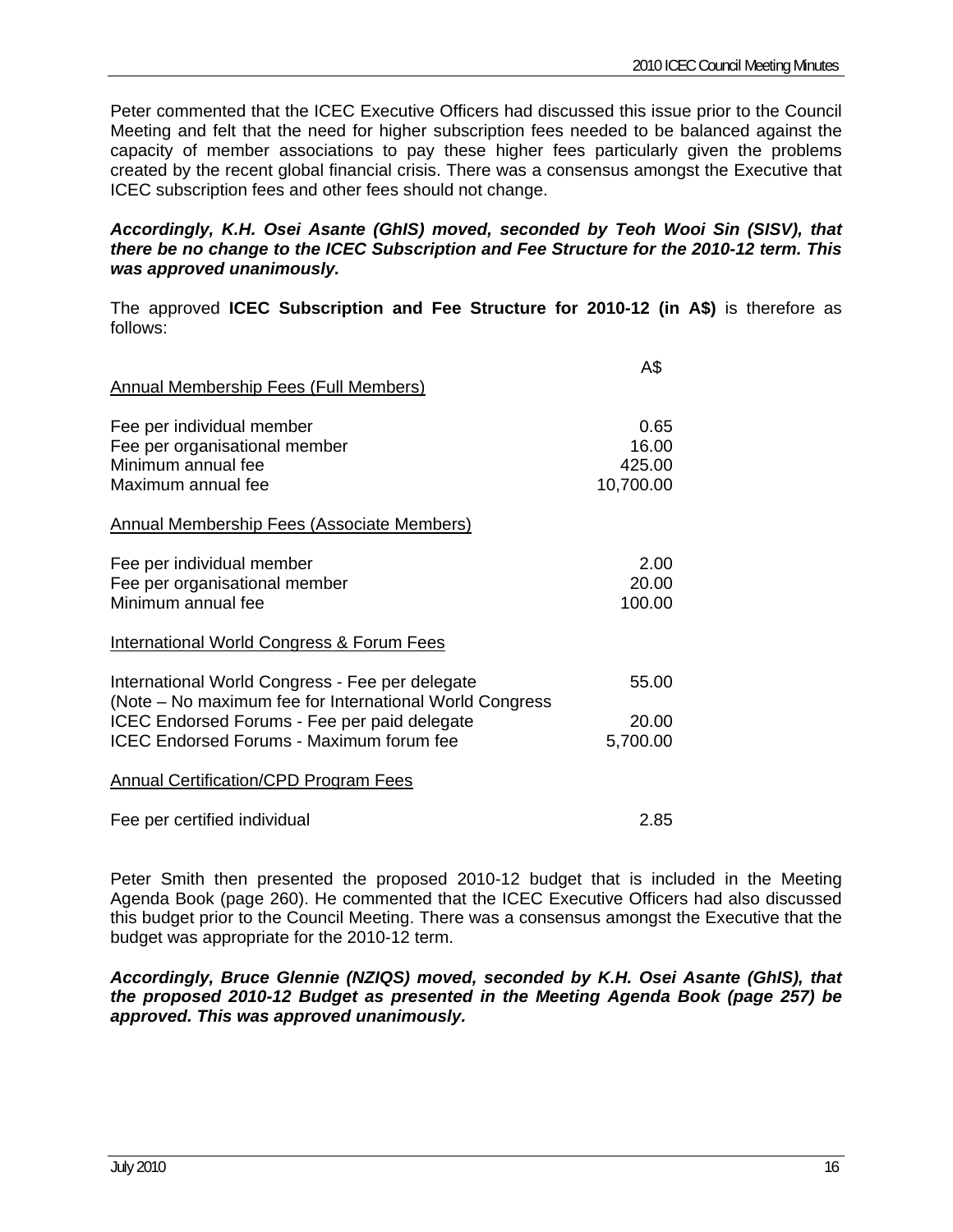The approved **ICEC Budget for 2010-12 (in A\$)** is therefore as follows:

|                                           | Income                                                                                                                                                                                                                                                                         | A\$                                                                                                                    |
|-------------------------------------------|--------------------------------------------------------------------------------------------------------------------------------------------------------------------------------------------------------------------------------------------------------------------------------|------------------------------------------------------------------------------------------------------------------------|
| 1<br>2                                    | <b>ICEC Account - Interest</b><br><b>CPD</b>                                                                                                                                                                                                                                   | 6,000.00<br>5,500.00                                                                                                   |
| 3<br>4<br>5                               | <b>ICEC Forums</b><br><b>ICEC</b> International Congress Levy<br><b>Subscriptions &amp; Prior Year Subscriptions</b>                                                                                                                                                           | 2,000.00<br>15,000.00<br>75,000.00                                                                                     |
| 6                                         | <b>Miscellaneous</b>                                                                                                                                                                                                                                                           | 500.00<br>104,000.00                                                                                                   |
|                                           | <b>Expenditure</b>                                                                                                                                                                                                                                                             |                                                                                                                        |
| 1<br>2<br>3<br>4<br>5<br>6<br>7<br>8<br>9 | <b>Chair Expenses</b><br><b>Congress Expenses</b><br>Gifts & Awards<br>Wages, Professional Services & Office Expenses<br>Secretary<br><b>Assistant Secretary Expenses</b><br><b>Publications/Marketing Material</b><br>Website Maintenance/Development<br><b>Miscellaneous</b> | 7,500.00<br>1,750.00<br>750.00<br>60,000.00<br>26,500.00<br>1,500.00<br>3,000.00<br>2,000.00<br>1,000.00<br>104,000.00 |

**(Note: ICEC Member organizations must ratify the Subscription and Fee Structure within 90 days after the posting of these minutes on the ICEC website in order for them to take effect. Votes must be submitted, aye or nay, within that time. Lack of a response within 90 days shall be taken as acceptance of this proposal).** 

### 26.0 ICEC 2010 Awards

The nominations for ICEC Awards are included in the Meeting Agenda Book (pages 262-271). Due to time constraints this item was brought forward in the agenda to ensure that appropriate time was given for the evaluation of award nominees. However, for the purposes of the meeting minutes, this item is reported here.

ICEC Chair, Peter Cox, closed the meeting to those attendees who had been nominated for the Distinguished International Fellow (DIF) Award. Discussions were then held on each DIF Award nominee and voting held.

The DIF award recognises individuals who have made significant contributions to ICEC and to the association or institute of which they are a member for a period of years. The award criteria is that they must:

- 1. Have held a significant volunteer position in both ICEC and a member association or institute;
- 2. Have had significant involvement over a period of several years in both ICEC and a member association or institute; and
- 3. Must have made a significant contribution to the development of the cost management profession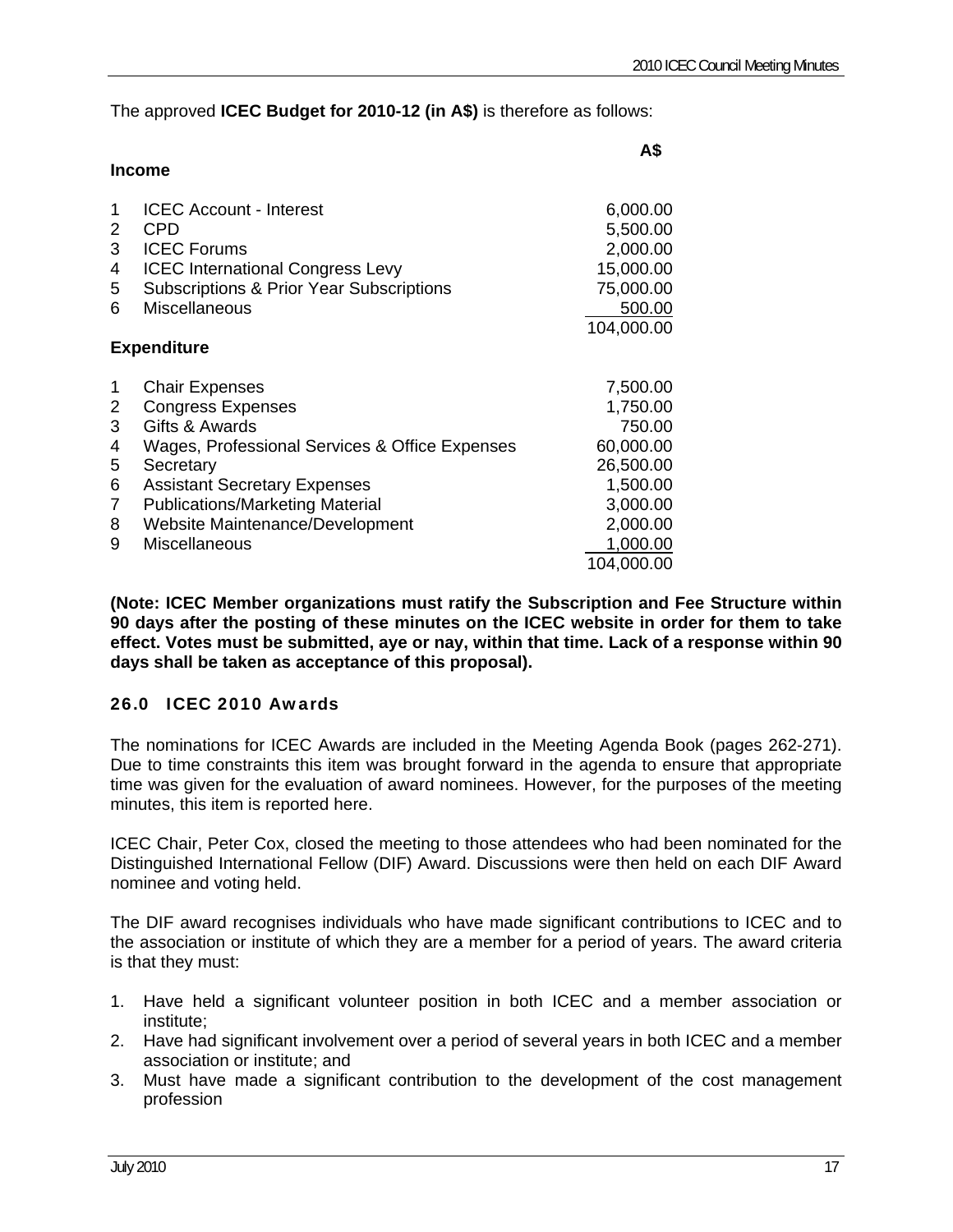Four nominations were received. The nomination of John Popplewell from the AIQS received 11 nay votes and 6 aye votes from eligible meeting delegates. All delegates recognized the significant quality of the nominee and his contribution to the quantity surveying profession but the majority of voting delegates felt that John had not been sufficiently involved in ICEC activities to satisfy criteria 1 and 2 (outlined above). Therefore it was moved and seconded that the DIF award not be made to John.

The other nominations all received aye votes (with one or two delegates abstaining from voting in each case). Therefore it was duly moved and seconded in turn that each of these nominees be recognized as a Distinguished International Fellow (DIF) by ICEC. This was carried unanimously.

The new Distinguished International Fellows (DIF) are:

- 1. Ms. Ginnette Basak AACE Canada
- 2. Mr. Goh Ngan Hong SISV (Singapore)
- 3. Mr. Rob van Hoeve DACE (The Netherlands)

Following the approval of the awards the nominees in attendance returned to the meeting.

The Chair, Peter Cox, then announced the following further ICEC Awards as detailed in the Meeting Agenda Book:

| Chairman's Award: | Mr. Carsten Wredstrom (DPL - Denmark)                   |
|-------------------|---------------------------------------------------------|
| Region 1 Award:   | Mr. Paulo Roberto Vilela Dias (IBEC President - Brazil) |
| Region 2 Award:   | Mr. Ko des Bouvrie (DACE - The Netherlands)             |
| Region 3 Award:   | The late Surveyor Francis Yaw Addo (GhIS – Ghana)       |
| Region 4 Award:   | Mr. TT Cheung (HKIS – Hong Kong)                        |

Peter Cox then presented certificates to those award recipients who were in attendance. Region 3 Director K.H. Osei Asante received the Region 3 Award on behalf of the late Surveyor Francis Yaw Addo.

A certificate and present were then presented to Peter Cox for his work as ICEC Chair.

### 27.0 Any Other Business

Bruce Watson gave a presentation on the ACostE NVQ program. This was reported under Agenda Item 16.0.

Adesh Jain, from PMA-India and newly elected ICEC Technical Vice-Chair, then provided his suggestions for moving ICEC forward based on his considerable experience with the development of the IPMA organization. He emphasized the importance of developing a clear vision for ICEC for the next 5-6 years and focusing strategic development around that.

There was no further business raised by meeting attendees.

### 28.0 Next Full Council Meeting

The venue and date for the next full ICEC Council Meeting were announced by Egon Wortmann as 23-24 June 2012 in Durban, South Africa.